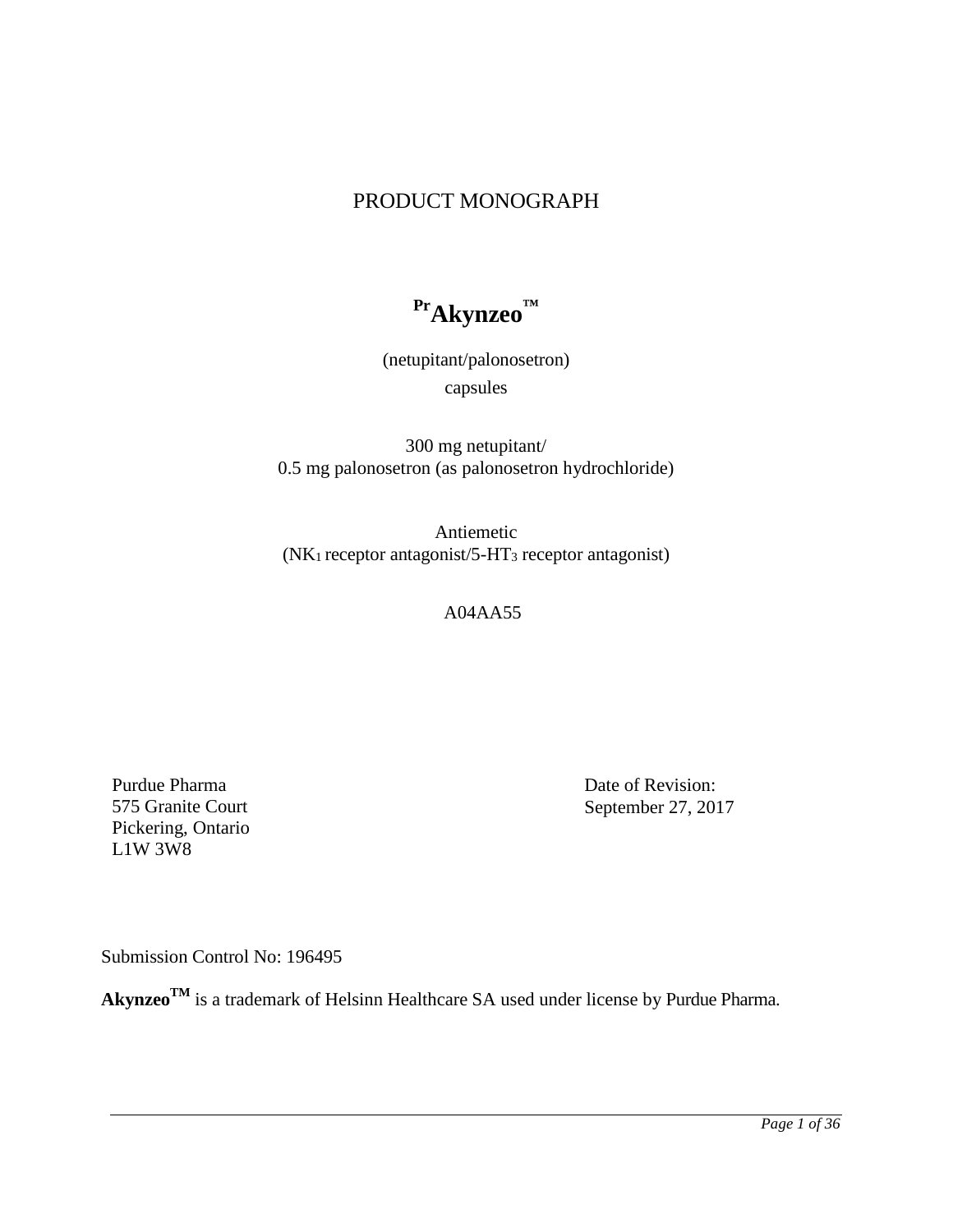# **TABLE OF CONTENTS**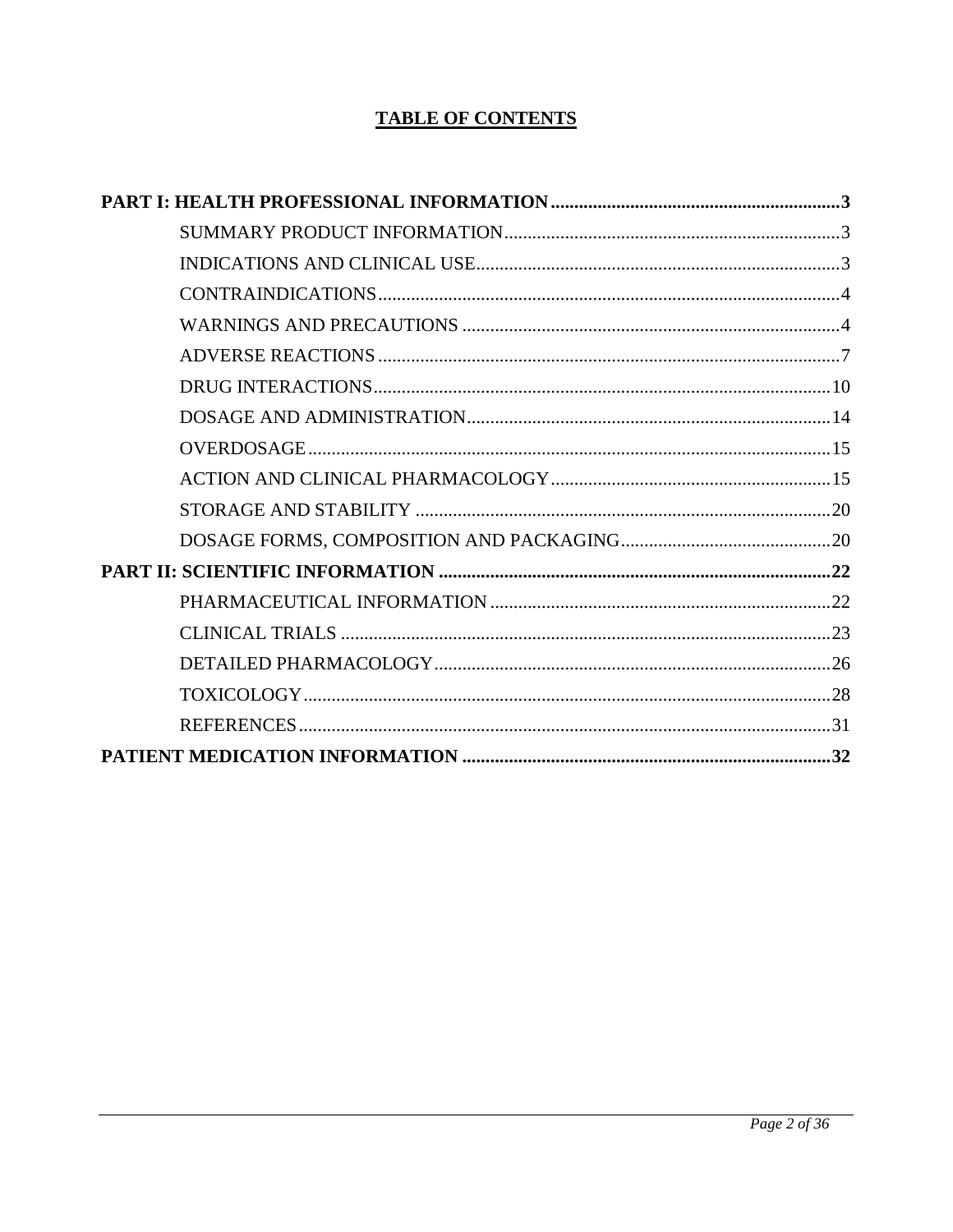# $A$ kynzeo<sup>TM</sup>

#### netupitant / palonosetron

### **PART I: HEALTH PROFESSIONAL INFORMATION**

### <span id="page-2-1"></span><span id="page-2-0"></span>**SUMMARY PRODUCT INFORMATION**

| <b>Route of Administration</b> | <b>Dosage Form / Strength</b>     | <b>Non-medicinal Ingredients</b>          |
|--------------------------------|-----------------------------------|-------------------------------------------|
| Oral                           | Capsule:                          | Glycerol monocaprylocaprate,              |
|                                | $300 \text{ mg} / 0.5 \text{ mg}$ | microcrystalline cellulose, sucrose       |
|                                | netupitant / palonosetron         | lauric acid esters, povidone K-30,        |
|                                | (as palonosetron hydrochloride)   | croscarmellose sodium, colloidal          |
|                                |                                   | hydrated silica, sodium stearyl           |
|                                |                                   | fumarate, magnesium stearate,             |
|                                |                                   | glycerin, polyglyceryl dioleate,          |
|                                |                                   | purified water, butylhydroxyanisole,      |
|                                |                                   | gelatin, sorbitol, 1,4 sorbitan, titanium |
|                                |                                   | dioxide, shellac glaze (partially         |
|                                |                                   | esterified), yellow, red and black iron   |
|                                |                                   | oxide, propylene glycol. May contain      |
|                                |                                   | traces of lecithin derived from soya,     |
|                                |                                   | medium-chain triglycerides, and           |
|                                |                                   | denatured ethanol.                        |

## <span id="page-2-2"></span>**INDICATIONS AND CLINICAL USE**

Akynzeo<sup>TM</sup> (netupitant/palonosetron) in combination with dexamethasone, is indicated for onceper-cycle treatment in adult patients for:

- Prevention of acute and delayed nausea and vomiting associated with highly emetogenic cancer chemotherapy
- Prevention of acute nausea and vomiting associated with moderately emetogenic cancer therapy that is uncontrolled by a  $5-HT<sub>3</sub>$  receptor antagonist alone

#### **Geriatrics**  $(≥ 65$  years of age):

No dosage adjustment is required in patients  $\geq 65$  years of age and older. In general, use caution when dosing geriatric patients as they have a greater frequency of decreased hepatic, renal or cardiac function and concomitant disease or other drug therapy.

#### **Pediatrics (< 18 years of age):**

<span id="page-2-3"></span>The safety and effectiveness of **Akynzeo** in patients below the age of 18 years have not been established. No data are available.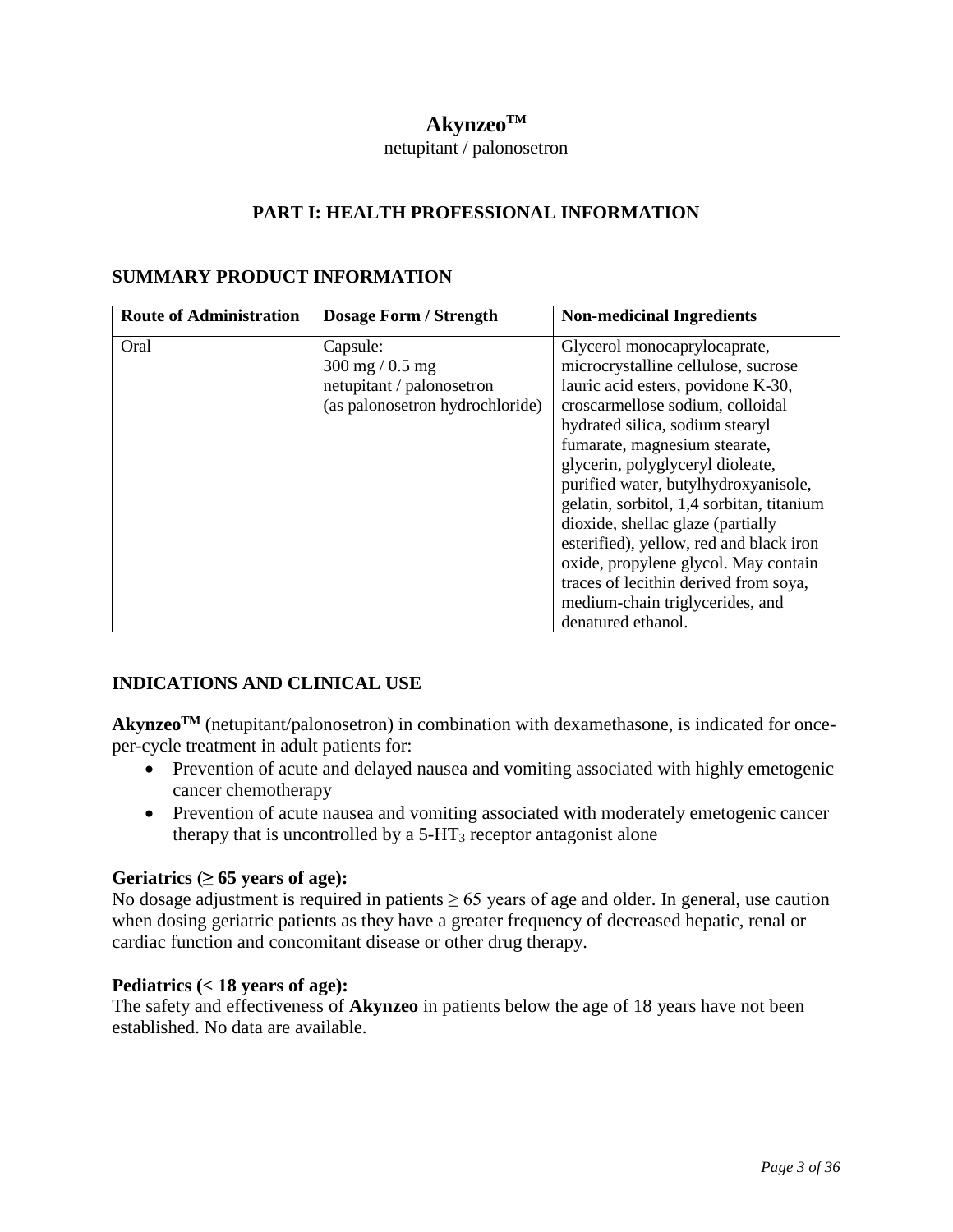# **CONTRAINDICATIONS**

- **Akynzeo<sup>TM</sup>** (netupitant/palonosetron) is contraindicated in patients who are hypersensitive to these drugs or to any ingredient in the formulation or component of the container. For a complete listing, see **DOSAGE FORMS, COMPOSITION AND PACKAGING**.
- **Akynzeo** is contraindicated during pregnancy.
- **Akynzeo** should not be used concurrently with pimozide, terfenadine, astemizole, or cisapride. Inhibition of cytochrome P450 isoenzyme 3A4 (CYP3A4) by netupitant could result in elevated plasma concentrations of these drugs, potentially causing serious or life-threatening reactions (see **DRUG INTERACTIONS**).

# <span id="page-3-0"></span>**WARNINGS AND PRECAUTIONS**

# **Serious Warnings and Precautions**

Drug interactions may occur with medicinal products, including chemotherapeutic agents (see **WARNINGS AND PRECAUTIONS**) that are metabolized through **CYP3A4** (see **DRUG INTERACTIONS**).

## **General**

**Akynzeo**<sup>TM</sup> contains sorbitol and sucrose. Patients with rare hereditary problems of fructose intolerance, glucose-galactose malabsorption or sucrase-isomaltase insufficiency should not take this medicinal product.

**Akynzeo** may also contain a trace of lecithin derived from soya. Therefore, patients with known hypersensitivity to peanut or soya should be monitored closely for signs of an allergic reaction.

## **Carcinogenesis and Mutagenesis**

Long-term studies in animals to evaluate carcinogenic potential have not been performed with netupitant. Netupitant was not genotoxic in the Ames test, the mouse lymphoma cell mutation test, or the *in vivo* rat micronucleus test (see **TOXICOLOGY**, **Genotoxicity**).

Statistically significant increased incidences of a variety of different tumors affecting the adrenal, liver, mammary gland, and other tissues and organs were observed at high doses of palonosetron in a rat carcinogenicity study. In the mouse study, the findings were not attributed to palonosetron treatment (see **TOXICOLOGY**, **Carcinogenicity**). Experimental evidence indicates that palonosetron is non-mutagenic (see **TOXICOLOGY**, **Genotoxicity**).

## **Cardiac/QTc prolongation**

An ECG assessment study was conducted in adult male and female healthy subjects with oral netupitant 200 or 600 mg administered in combination with oral palonosetron 0.5 or 1.5 mg respectively. A small QTc prolongation effect was observed, averaging up to approximately 4 ms (200/0.5 mg) and 6 ms (600/1.5 mg) (see **ACTION AND CLINICAL PHARMACOLOGY**, **Pharmacodynamics**).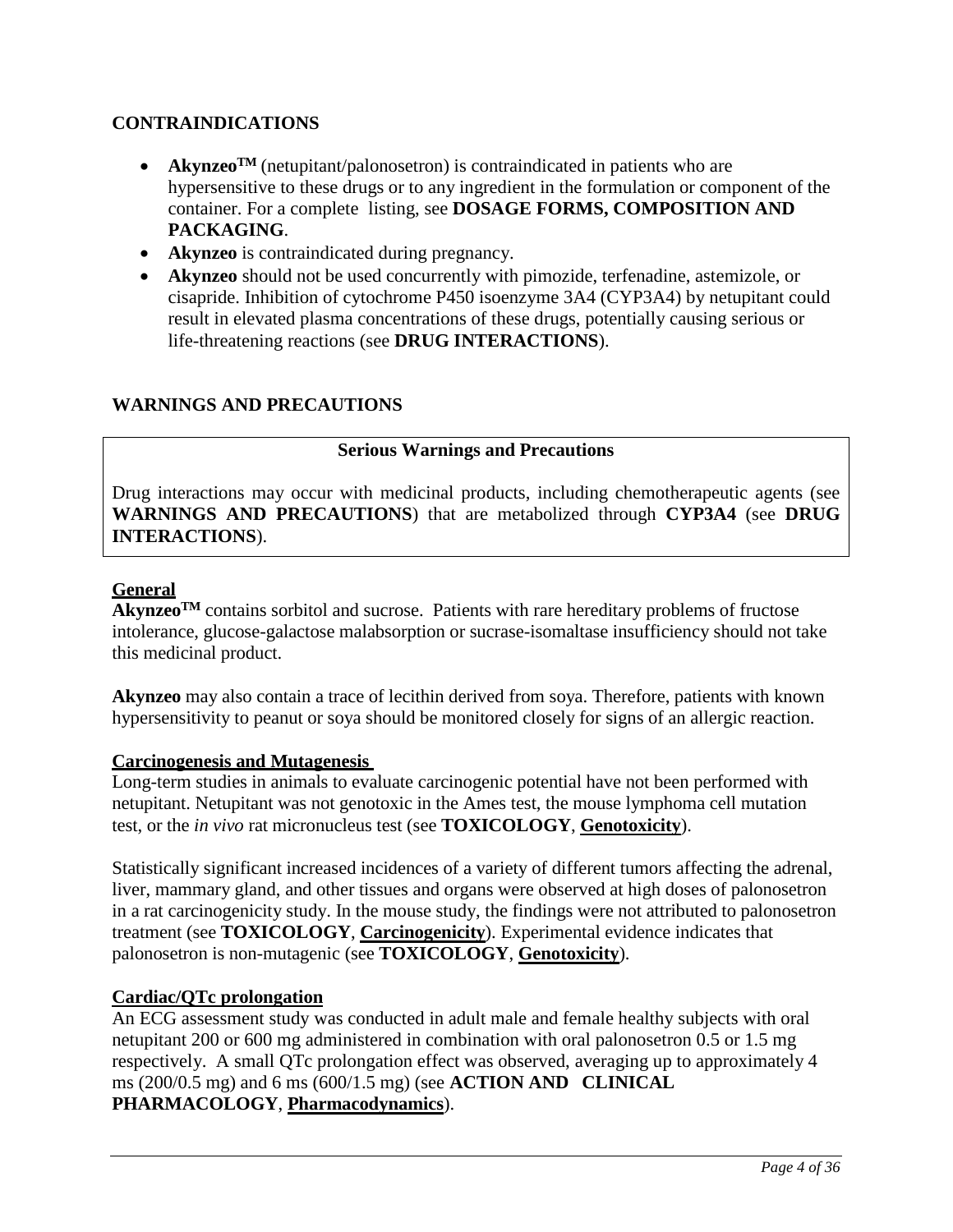Many drugs that cause QTc prolongation are suspected to increase the risk of torsade de pointes, a polymorphic ventricular tachyarrhythmia that may be asymptomatic or experienced by the patient as dizziness, palpitations, syncope, or seizures. If sustained, torsade de pointes can progress to ventricular fibrillation and sudden cardiac death.

Caution should be exercised in patients who have or are likely to develop prolongation of the QT interval. Risk factors include, but are not limited to, a personal or family history of QT prolongation (e.g., congenital long QT syndromes), electrolyte abnormalities or conditions that can lead to electrolyte abnormalities (e.g., eating disorders), cardiac disease (e.g., congestive heart failure, myocardial ischemia, conduction system disease), and bradycardia or bradyarrhythmia. Caution should also be observed in patients taking anti-arrhythmic medicinal products, other medicinal products that lead to QT prolongation or electrolyte abnormalities, or drugs that inhibit the metabolism of netupitant or palonosetron (see **DRUG INTERACTIONS**). Hypokalemia, hypocalcemia, and hypomagnesemia should be corrected prior to administration.

## **Chemotherapeutic Agents that are Substrates for CYP3A4**

Netupitant is a moderate inhibitor of CYP3A4 and can increase the exposure of chemotherapeutic agents that are substrates for CYP3A4 (e.g. docetaxel). Therefore, patients should be monitored for increased toxicity of chemotherapeutic agents that are substrates for CYP3A4, including irinotecan. Furthermore, netupitant may also affect the efficacy of chemotherapeutic agents that need activation by CYP3A4 metabolism.

# **Constipation**

As palonosetron may increase large bowel transit time, patients with a history of constipation or signs of subacute intestinal obstruction should be monitored following administration.

# **Hypersensitivity**

Hypersensitivity reactions, including anaphylaxis, have been reported with or without known hypersensitivity to other  $5-\text{HT}_3$  receptor antagonists.

# **Psychomotor Impairment**

**Akynzeo** may influence the ability to drive and use machines. Since it may induce dizziness, somnolence or fatigue, patients should be cautioned not to drive or use machines until they know how they react to **Akynzeo**.

## **Serotonin Syndrome/Neuroleptic Malignant Syndrome-like Events**

Cases of life-threatening serotonin syndrome or neuroleptic malignant syndrome-like events have been reported with 5-HT<sub>3</sub> receptor antagonist antiemetics, particularly when given in combination with other serotonergic and/or neuroleptic drugs. Serotonin syndrome symptoms may include mental status changes (e.g., agitation, hallucinations, coma), autonomic instability (e.g., tachycardia, labile blood pressure, hyperthermia), neuromuscular aberrations (e.g., hyperreflexia, incoordination) and/or gastrointestinal symptoms (e.g., nausea, vomiting, diarrhea).

As these syndromes may result in potentially life-threatening conditions, treatment should be discontinued if such events occur and supportive symptomatic treatment should be initiated. If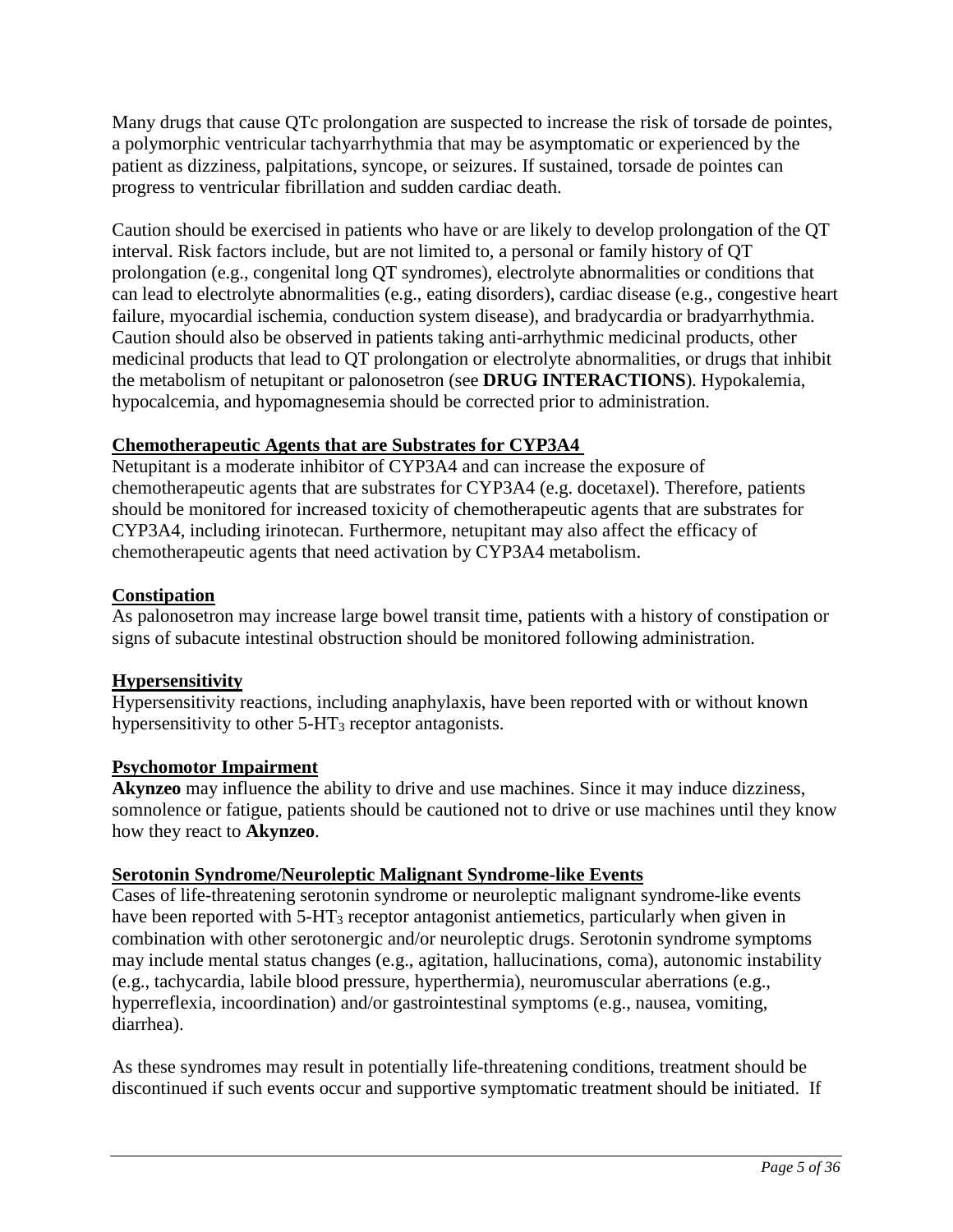concomitant treatment of **Akynzeo** with a drug affecting the serotonergic neurotransmitter system is clinically warranted, careful observation of the patient is advised, particularly during treatment initiation and dose increases (see **DRUG INTERACTIONS**).

## **Special Populations**

# **Women of Childbearing Potential/Contraception in Women:**

Pregnant women or women intending to become pregnant should not take **Akynzeo**. A pregnancy test should be performed on all pre-menopausal women prior to treatment. Women of childbearing potential must use effective contraception during therapy and up to one month after treatment with this medicinal product.

# **Pregnant Women:**

**Akynzeo** is contraindicated in pregnancy.

There are no data from the use of netupitant in pregnant women. Studies of netupitant in animals have shown reproductive toxicity, including teratogenic effects in rabbits at exposures lower than the recommended single dose in humans (see **TOXICOLOGY**, **Reproductive Toxicity**).

There are no data from the use of palonosetron in pregnant women. Animal data do not indicate direct or indirect harmful effects of palonosetron with the respect to reproductive toxicity (see **TOXICOLOGY**, **Reproductive Toxicity**).

## **Nursing Women:**

It is not known whether netupitant or palonosetron are present in human milk. Because many drugs are present in human milk and because of the potential for tumorigenicity shown for palonosetron in the rat carcinogenicity study (see **TOXICOLOGY**), **Akynzeo** should not be used in women who are breast-feeding and for 1 month after the last dose.

## Geriatrics  $(≥ 65$  years of age):

No dosage adjustment is required in patients  $\geq 65$  years of age. In general, use caution when dosing geriatric patients as they have a greater frequency of decreased hepatic, renal or cardiac function and concomitant disease or other drug therapy.

## **Pediatrics (< 18 years of age):**

The safety and effectiveness of **Akynzeo** in patients below the age of 18 years have not been established and no data are available.

## **Hepatic Impairment**

No dosage adjustment of **Akynzeo** is necessary in patients with mild to moderate hepatic impairment (Child-Pugh score 5 to 9). Limited data exist on the use of **Akynzeo** in patients with severe hepatic impairment (Grade C, Child-Pugh score > 9). Avoid use of **Akynzeo** in patients with severe hepatic impairment because of the potential for increased exposure to netupitant (see **ACTION AND CLINICAL PHARMACOLOGY**, **Special Populations and Conditions**, **Hepatic Impairment**).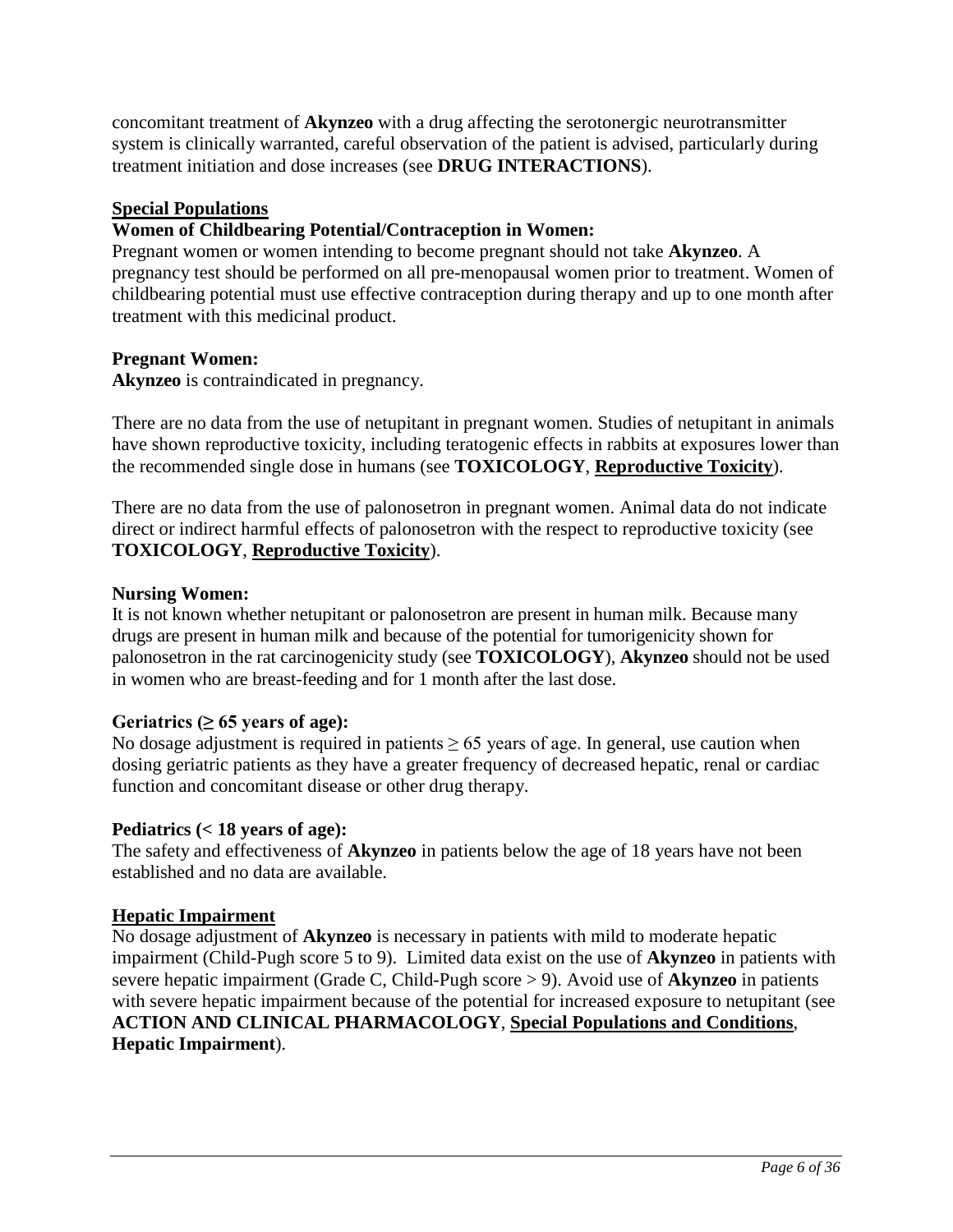#### **Renal Impairment**

No dosage adjustment of **Akynzeo** is necessary in patients with mild to moderate renal impairment. The pharmacokinetics of palonosetron and netupitant has not been studied in patients with severe or end-stage renal disease requiring hemodialysis and no data on the effectiveness or safety of **Akynzeo** in these patients are available. Avoid use of **Akynzeo** in patients with severe or end-stage renal disease (see **ACTION AND CLINICAL PHARMACOLOGY**, **Special Populations and Conditions**, **Renal Impairment**).

## <span id="page-6-0"></span>**ADVERSE REACTIONS**

#### **Adverse Drug Reaction Overview**

The most common adverse events reported with  $Akynzeo^{TM}$  in clinical trials were headache (3.6%), constipation (3.0%) and fatigue (1.2%).

### **Clinical Trial Adverse Drug Reactions**

*Because clinical trials are conducted under very specific conditions the adverse reaction rates observed in the clinical trials may not reflect the rates observed in practice and should not be compared to the rates in the clinical trials of another drug. Adverse drug reaction information from clinical trials is useful for identifying drug-related adverse events and for approximating rates.*

### **Cisplatin-based Chemotherapy (Cycle 1)**

In a single-cycle study of patients receiving cisplatin-based highly emetogenic chemotherapy (NETU-07-07), 136 patients were treated with **Akynzeo**. Table 1 shows TEAEs defined as adverse events reported at an incidence of  $\geq 2\%$  in **Akynzeo** in comparison to palonosetron alone.

| <b>System Organ Class</b><br><b>Preferred Term</b> | netupitant 300 mg/<br>palonosetron 0.5 mg<br>$(n=136)$<br>$n\left(\frac{0}{0}\right)$ | palonosetron 0.5 mg<br>$(n=136)$<br>$n\left(\frac{9}{6}\right)$ |
|----------------------------------------------------|---------------------------------------------------------------------------------------|-----------------------------------------------------------------|
| <b>Blood and Lymphatic System Disorders</b>        |                                                                                       |                                                                 |
| Leukocytosis                                       | 5(3.7)                                                                                | 10(7.4)                                                         |
| Lymphocytosis                                      | 3(2.2)                                                                                | 1(0.7)                                                          |
| Neutrophilia                                       | 5(3.7)                                                                                | 4(2.9)                                                          |
| <b>Cardiac Disorders</b>                           |                                                                                       |                                                                 |
| Bundle branch block                                | 3(2.2)                                                                                |                                                                 |
| <b>Gastrointestinal Disorders</b>                  |                                                                                       |                                                                 |
| Abdominal pain upper                               | 3(2.2)                                                                                | 2(1.5)                                                          |
| Constipation                                       | 4(2.9)                                                                                | 1(0.7)                                                          |
| Dyspepsia                                          | 6(4.4)                                                                                | 2(1.5)                                                          |
| <b>General Disorders</b>                           |                                                                                       |                                                                 |
| Asthenia                                           | 12(8.8)                                                                               | 13(9.6)                                                         |
| Fatigue                                            | 6(4.4)                                                                                | 3(2.2)                                                          |

#### **Table 1: Treatment Emergent Adverse Events Occurring in ≥ 2%a of Cancer Patients Receiving Akynzeo and Cisplatin Based Highly Emetogenic Chemotherapy (Cycle 1) (Study NETU-07-07)**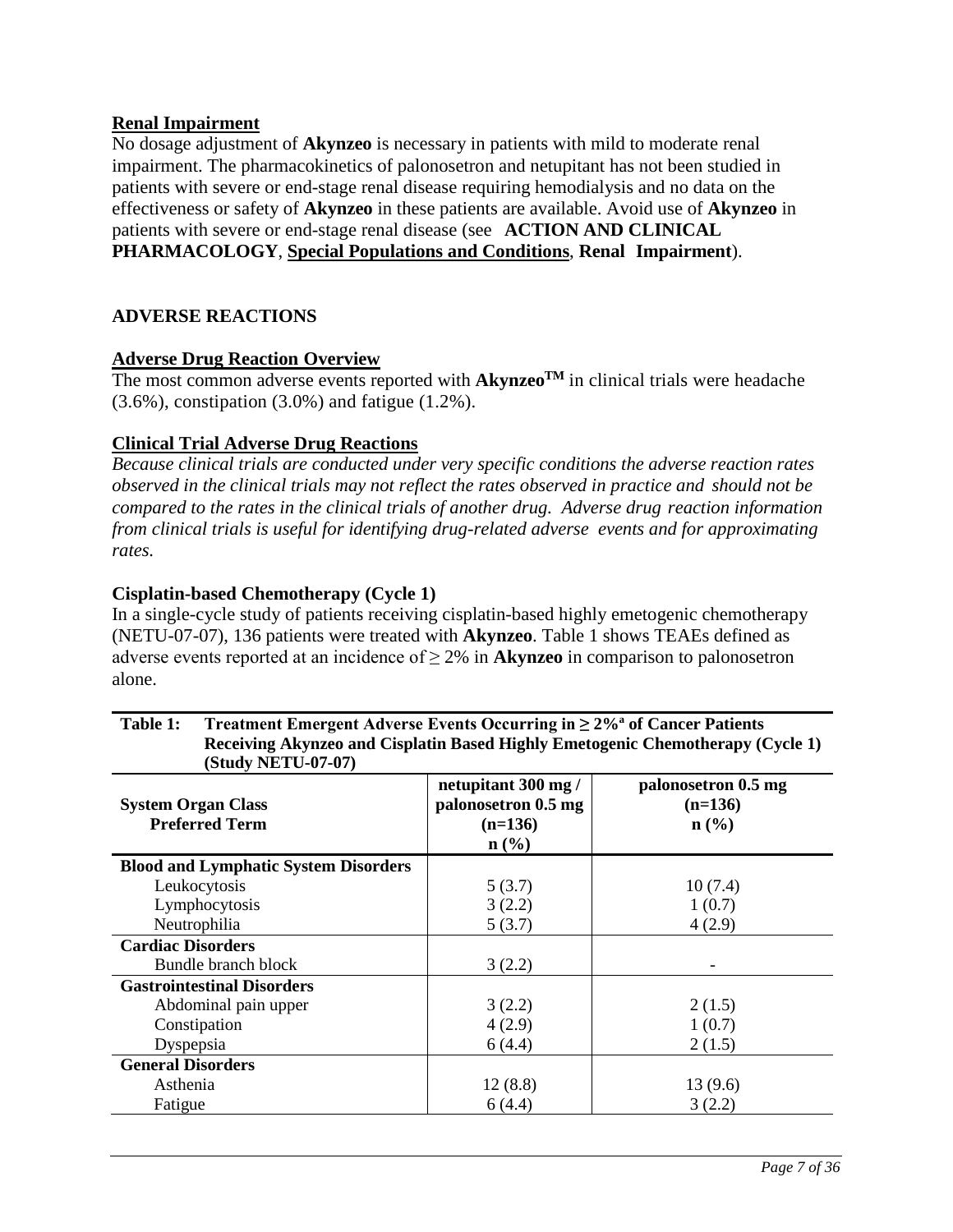| <b>System Organ Class</b><br><b>Preferred Term</b> | netupitant 300 mg/<br>palonosetron 0.5 mg<br>$(n=136)$<br>$n\left(\frac{0}{0}\right)$ | palonosetron 0.5 mg<br>$(n=136)$<br>$n\left(\frac{0}{0}\right)$ |
|----------------------------------------------------|---------------------------------------------------------------------------------------|-----------------------------------------------------------------|
| <b>Investigations</b>                              |                                                                                       |                                                                 |
| Alanine aminotransferase increased                 | 9(6.6)                                                                                | 9(6.6)                                                          |
| Aspartate aminotransferase increased               | 6(4.4)                                                                                | 5(3.7)                                                          |
| Blood urea increased                               | 3(2.2)                                                                                | 9(6.6)                                                          |
| <b>Metabolism and Nutrition Disorders</b>          |                                                                                       |                                                                 |
| Anorexia                                           | 5(3.7)                                                                                | 11(8.1)                                                         |
| <b>Nervous System Disorders</b>                    |                                                                                       |                                                                 |
| Headache                                           | 5(3.7)                                                                                | 9(6.6)                                                          |
| <b>Respiratory Disorders</b>                       |                                                                                       |                                                                 |
| Hiccups                                            | 7(5.1)                                                                                | 7(5.1)                                                          |
| <b>Skin and Subcutaneous Tissue Disorders</b>      |                                                                                       |                                                                 |
| Erythema                                           | 4(2.9)                                                                                | 2(1.5)                                                          |
| <b>Vascular disorders</b>                          |                                                                                       |                                                                 |
| Hypertension                                       | 3(2.2)                                                                                | 1(0.7)                                                          |

| Table 1: | <b>Treatment Emergent Adverse Events Occurring in <math>\geq 2\%</math> of Cancer Patients</b> |
|----------|------------------------------------------------------------------------------------------------|
|          | Receiving Akynzeo and Cisplatin Based Highly Emetogenic Chemotherapy (Cycle 1)                 |
|          | <b>(Study NETU-07-07)</b>                                                                      |

a. (%) = number (percentage) of patients with at least one event for each SOC and PT

#### **Anthracycline and Cyclophosphamide-Based Chemotherapy (Cycle 1)**

In a study of patients receiving anthracycline and cyclophosphamide based chemotherapy (study NETU-08-18), 725 patients were treated with **Akynzeo** during Cycle 1, and 635 of these patients continued for up to 8 cycles in a multiple-cycle extension. Table 2 shows TEAEs defined as adverse events reported at an incidence of ≥2% in **Akynzeo** in comparison to palonosetron alone during Cycle 1 (see [Table 2\)](#page-7-0). The percentage of patients who reported at least 1 TEAE was highest at cycle 1 and decreased by cycle through cycle 6 in the netupitant/palonosetron group and the palonosetron group, except between cycle 4 and cycle 5 in the netupitant/palonosetron group (1.6%, 5/317 patients and 2.2%, 7/317 patients).

#### <span id="page-7-0"></span>**Table 2: Treatment Emergent Adverse Events Occurring in ≥ 2[%a](#page-8-0) of Cancer Patients Receiving Akynzeo and Anthracyclines and Cyclophosphamide Based Chemotherapy (Cycle 1) (Study NETU-08-18)**

| <b>System Organ Class</b><br><b>Preferred Term</b> | netupitant 300 mg/<br>palonosetron 0.5mg<br>$(n=725)$<br>$\mathbf{n}(\%)$ | palonosetron 0.5mg<br>$(n=725)$<br>$n\left(\frac{0}{0}\right)$ |
|----------------------------------------------------|---------------------------------------------------------------------------|----------------------------------------------------------------|
| <b>Blood and Lymphatic System Disorders</b>        |                                                                           |                                                                |
| Anemia                                             | 26(3.6)                                                                   | 24(3.3)                                                        |
| Leukopenia                                         | 96(13.2)                                                                  | 90(12.4)                                                       |
| Lymphopenia                                        | 21(2.9)                                                                   | 14(1.9)                                                        |
| Neutropenia                                        | 173 (23.9)                                                                | 182(25.1)                                                      |
| <b>Gastrointestinal Disorders</b>                  |                                                                           |                                                                |
| Constipation                                       | 31(4.3)                                                                   | 26(3.6)                                                        |
| <b>Nausea</b>                                      | 22(3.0)                                                                   | 27(3.7)                                                        |
| <b>Stomatitis</b>                                  | 17(2.3)                                                                   | 9(1.2)                                                         |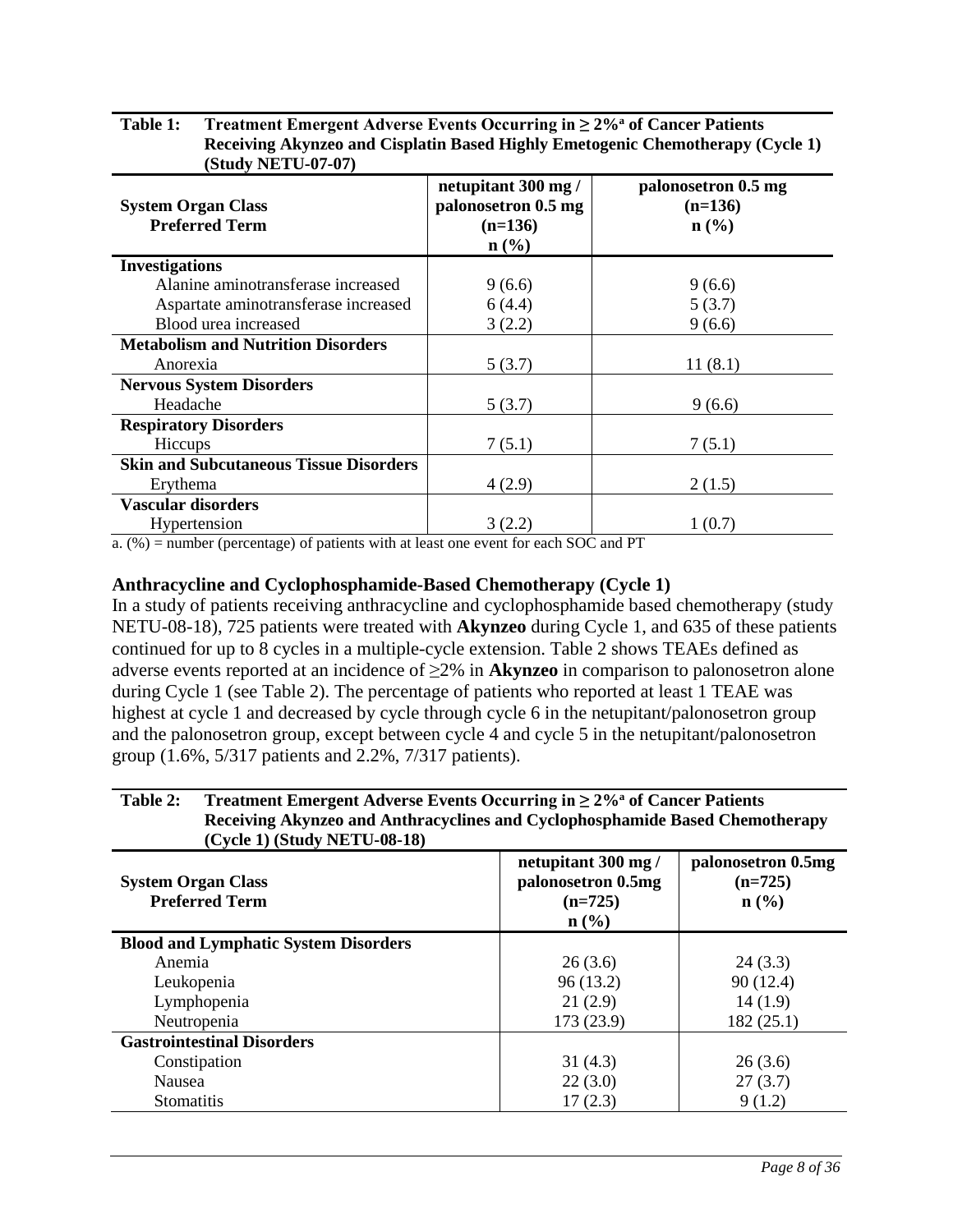#### **Table 2: Treatment Emergent Adverse Events Occurring in ≥ 2[%a](#page-8-0) of Cancer Patients Receiving Akynzeo and Anthracyclines and Cyclophosphamide Based Chemotherapy (Cycle 1) (Study NETU-08-18)**

| <b>System Organ Class</b><br><b>Preferred Term</b> | netupitant 300 mg/<br>palonosetron 0.5mg<br>$(n=725)$<br>$n\left(\frac{0}{0}\right)$ | palonosetron 0.5mg<br>$(n=725)$<br>$n\left(\frac{0}{0}\right)$ |
|----------------------------------------------------|--------------------------------------------------------------------------------------|----------------------------------------------------------------|
| <b>General Disorders</b>                           |                                                                                      |                                                                |
| Asthenia                                           | 59(8.1)                                                                              | 50(6.9)                                                        |
| Fatigue                                            | 47(6.5)                                                                              | 38(5.2)                                                        |
| <b>Metabolism and Nutrition Disorders</b>          |                                                                                      |                                                                |
| Decreased appetite                                 | 25(3.4)                                                                              | 32(4.4)                                                        |
| Hyperglycemia                                      | 24(3.3)                                                                              | 25(3.4)                                                        |
| <b>Nervous System Disorders</b>                    |                                                                                      |                                                                |
| <b>Dizziness</b>                                   | 15(2.1)                                                                              | 11(1.5)                                                        |
| Headache                                           | 64(8.8)                                                                              | 52(7.2)                                                        |
| <b>Skin and Subcutaneous Tissue Disorders</b>      |                                                                                      |                                                                |
| Alopecia                                           | 253 (34.9)                                                                           | 253 (34.9)                                                     |

<span id="page-8-0"></span>a. (%) = number and percentage of patients affected (patients with multiple events counted only once per line)

## **Multiple-Cycle Safety Study in Patients receiving Carboplatin, Cisplatin, Oxaliplatin, or Doxorubicin**

In a separate study, a total of 413 patients undergoing initial and repeat cycles of chemotherapy (including carboplatin, cisplatin, oxaliplatin, and doxorubicin regimens), were randomized to receive either **Akynzeo** (n=309) or aprepitant and palonosetron (n=104). No new safety issues were identified.

## **Less Common Clinical Trial Adverse Drug Reactions**

In pivotal clinical trials, the following TEAEs occurring at a rate of < 2% in **Akynzeo** patients were reported:

| <b>Blood and lymphatic system</b><br>disorders:                 | Febrile neutropenia, thrombocytopenia                                                                                                                                                                                                                    |
|-----------------------------------------------------------------|----------------------------------------------------------------------------------------------------------------------------------------------------------------------------------------------------------------------------------------------------------|
| Cardiac disorders:                                              | Palpitations, supraventricular extrasystoles, tachycardia,<br>ventricular extrasystoles                                                                                                                                                                  |
| <b>Gastrointestinal disorders:</b>                              | Abdominal pain, diarrhea, dry mouth,                                                                                                                                                                                                                     |
| <b>General disorders and</b><br>administration site conditions: | Pyrexia                                                                                                                                                                                                                                                  |
| <b>Investigations:</b>                                          | Blood bilirubin increased, blood creatine phosphokinase<br>increased, blood glucose increased, blood pressure<br>decreased, blood pressure increased, electrocardiogram<br>QT prolonged, neutrophil count increased, white blood<br>cell count increased |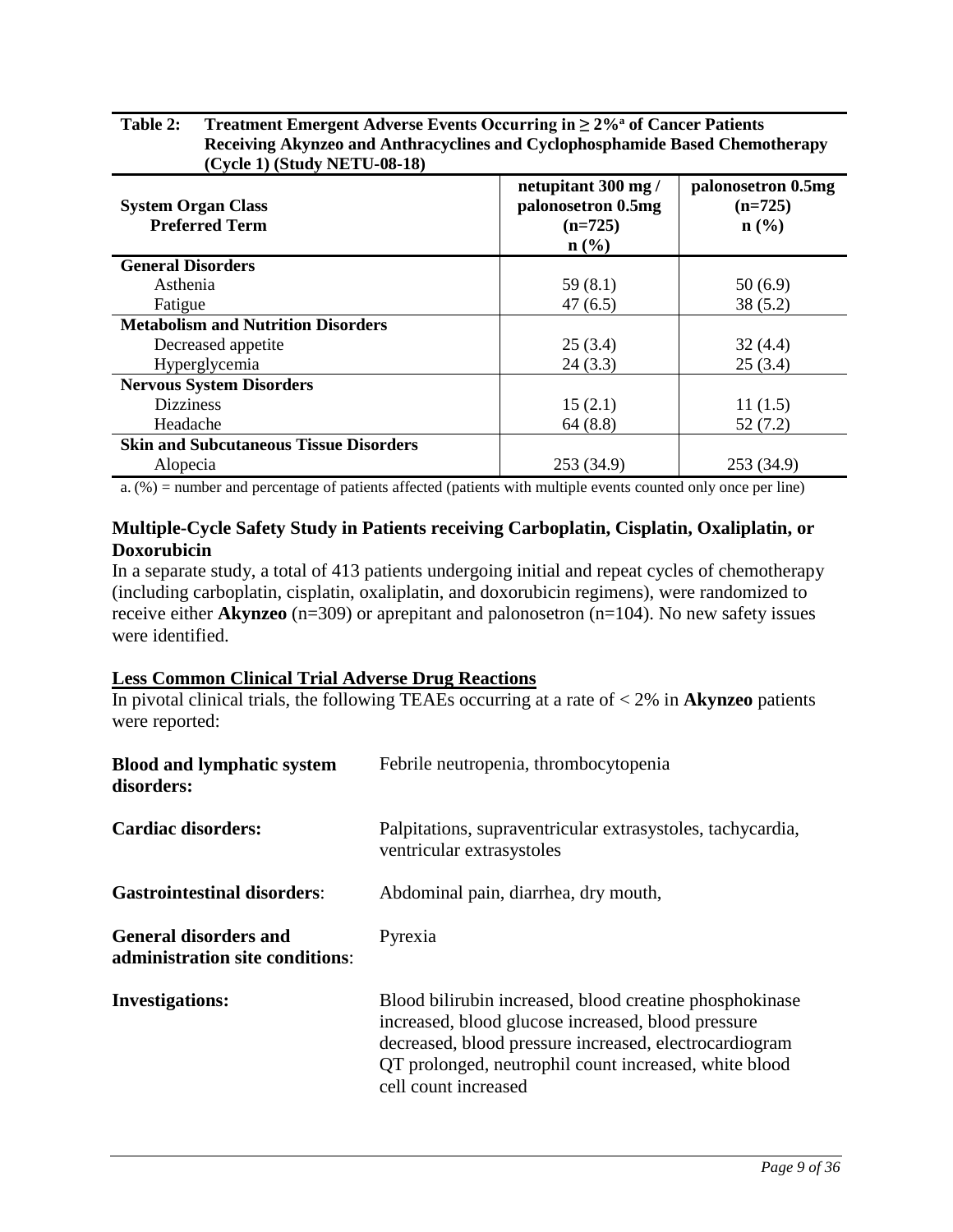| <b>Metabolism and nutrition</b><br>disorders:              | Hyponatremia |
|------------------------------------------------------------|--------------|
| <b>Musculoskeletal and</b><br>connective tissue disorders: | Back pain    |
| <b>Nervous system disorders:</b>                           | Dysguesia    |
| <b>Psychiatric disorders:</b>                              | Insomnia     |
| <b>Renal and urinary disorders:</b>                        | Proteinuria  |

# **Abnormal Hematologic and Clinical Chemistry Findings**

The reports of concomitant elevations of transaminases  $> 3 \times$  ULN, and total bilirubin in both arms of the Phase III trials that compared **Akynzeo** to oral palonosetron, were comparable in frequency between the treatment groups (see [Table 3\)](#page-9-1).

<span id="page-9-1"></span>

| <b>Table 3: Liver Function Laboratory Abnormalities</b> |                                       |                                   |  |
|---------------------------------------------------------|---------------------------------------|-----------------------------------|--|
|                                                         | netupitant 300mg / palonosetron 0.5mg | palonosetron 0.5mg<br>$(n = 861)$ |  |
| <b>Laboratory Changes</b>                               | $(n = 861)$                           |                                   |  |
| $AST > 3x$ ULN and/or                                   |                                       |                                   |  |
| $AI.T > 3x$ ULN with                                    | $3(0.3\%)$                            | $5(0.6\%)$                        |  |
| Total Bilirubin > ULN                                   |                                       |                                   |  |
| $AST > 10x$ ULN and/or                                  |                                       |                                   |  |
| $AI.T > 10x$ ULN with                                   |                                       | $2(0.2\%)$                        |  |
| Total Bilirubin $>$ ULN                                 |                                       |                                   |  |
| $AST > 3x$ ULN and/or                                   |                                       |                                   |  |
| $AI.T > 3x$ ULN with                                    | $1(0.1\%)$                            | $1(0.1\%)$                        |  |
| Total Bilirubin $\geq 2$ x ULN                          |                                       |                                   |  |

## <span id="page-9-0"></span>**DRUG INTERACTIONS**

## **Serious Drug Interactions**

**Akynzeo**<sup>TM</sup> should be used with caution in patients receiving concomitant medications that are primarily metabolized through CYP3A4, including chemotherapy agents. Inhibition of CYP3A4 by netupitant could result in elevated plasma concentrations of these concomitant medications, and can last for multiple days (see **CONTRAINDICATIONS** and **DRUG INTERACTIONS, Drug-Drug Interactions**).

## **Overview**

Netupitant is a substrate and moderate inhibitor of CYP3A4.

The potential drug interactions listed below are not comprehensive. Drugs that prolong the QTc interval, decrease electrolytes, or inhibit CYP3A4 should be avoided (See **WARNINGS AND PRECAUTIONS**, **Cardiac/QTc Prolongation** and **ACTION AND CLINICAL PHARMACOLOGY**, **Pharmacodynamics**, **Cardiac Electrophysiology**).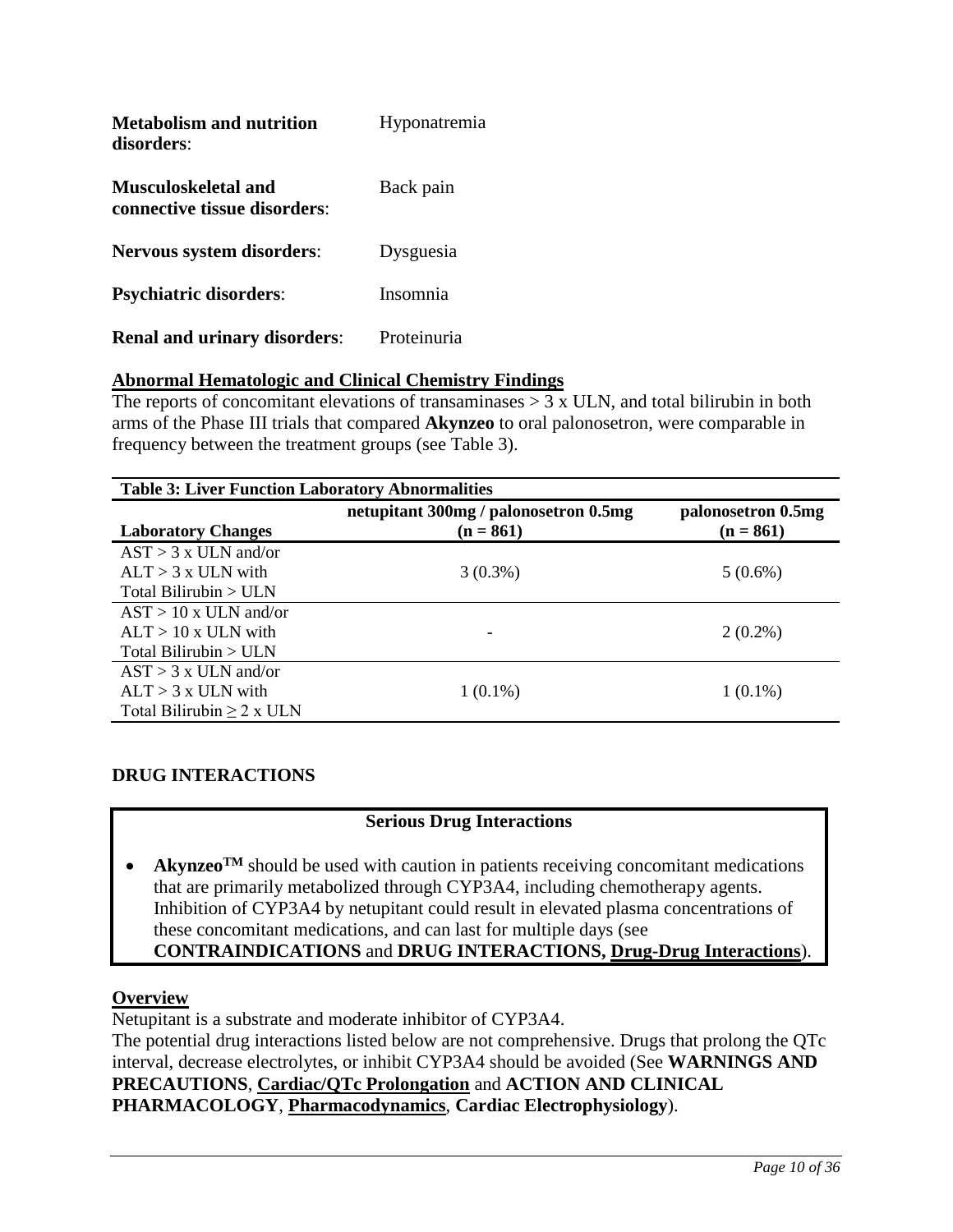### **Drug-Drug Interactions**

#### **QTc Interval-Prolonging Drugs**

Caution should be observed if **Akynzeo** is used concomitantly with other QTc intervalprolonging drugs. Drugs that have been associated with QTc interval prolongation and/or torsade de pointes include, but are not limited to: Class IA, III, IC antiarrhythmics, antipsychotics, antidepressants, opioids, macrolide antibiotics and analogues, quinolone antibiotics, pentamidine, antimalarials, azole antifungals, domperidone, 5-HT3 receptor antagonists, tyrosine kinase inhibitors, arsenic trioxide, histone deacetylase inhibitors and beta-2 adrenoceptor agonists.

#### **Drugs that Affect Electrolytes**

Caution should be observed if **Akynzeo** is used with drugs that can decrease electrolyte levels, which include, but are not limited to, the following: loop, thiazide, and related diuretics; laxatives and enemas; amphotericin B; high-dose corticosteroids; and proton pump inhibitors.

#### **Interaction with CYP3A4 Inhibitors**

Netupitant is a substrate for CYP3A4. Plasma levels of netupitant can be increased by inhibitors of CYP3A4. Strong inhibitors of CYP3A4 include, but are not limited to, ketoconazole, itraconazole, clarithromycin, indinavir, nelfinavir, and ritonavir. The concomitant use of these drugs with netupitant is not recommended.

#### **Interaction with CYP3A4 Substrates**

**Akynzeo** (netupitant/palonosetron) should be used with caution in patients receiving concomitant medications, including chemotherapeutic agents that are primarily metabolized through CYP3A4. The plasma concentrations of CYP3A4 substrates can increase when coadministered with **Akynzeo**. The inhibitory effect on CYP3A4 can last for multiple days. Caution and careful monitoring are advised in patients receiving chemotherapy agents metabolized by CYP3A4 (see **WARNINGS AND PRECAUTIONS**).

Based on *in vitro* studies, palonosetron is mainly metabolised by CYP2D6 and to a lesser extent by CYP3A4 and CYP1A2 isoenzymes. Palonosetron does not inhibit or induce cytochrome P450 isoenzymes at clinically relevant concentrations (CYP2C19 was not investigated). See **ACTION AND CLINICAL PHARMACOLOGY**, **Pharmacokinetics**, **Metabolism**.

| Table 4: Established or Potential Drug-Drug Interactions with Akynzeo |     |                                        |                                                                |
|-----------------------------------------------------------------------|-----|----------------------------------------|----------------------------------------------------------------|
| <b>Drug/Drug Class</b>                                                | Ref | <b>Effect</b>                          | <b>Clinical Comment</b>                                        |
| Pimozide                                                              | T   | Increased pimozide concentration       | Potentially causing serious or life-<br>threatening reactions. |
| Terfenadine                                                           | T   | Increased terfenadine<br>concentration | Potentially causing serious or life-<br>threatening reactions. |
| Astemizole                                                            | т   | Increased astemizole<br>concentration  | Potentially causing serious or life-<br>threatening reactions. |
| Cisapride                                                             | T   | Increased cisapride concentration      | Potentially causing serious or life-<br>threatening reactions. |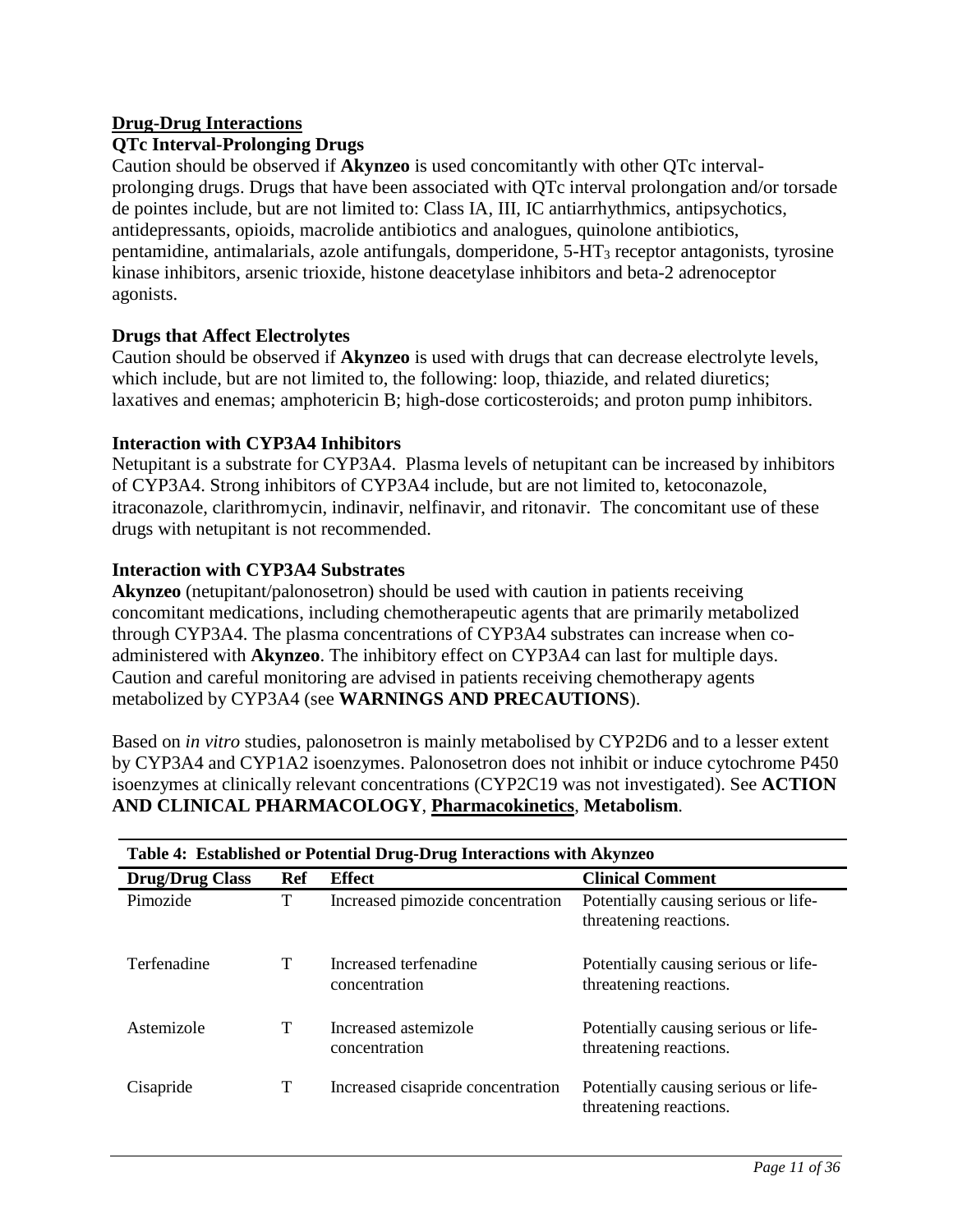| <b>Drug/Drug Class</b>                                       | <b>Ref</b> | Table 4. Established of Totential Drug-Drug Interactions with Akylizeo<br><b>Effect</b>                                                                                                                | <b>Clinical Comment</b>                                                                                                                                                                                                                |
|--------------------------------------------------------------|------------|--------------------------------------------------------------------------------------------------------------------------------------------------------------------------------------------------------|----------------------------------------------------------------------------------------------------------------------------------------------------------------------------------------------------------------------------------------|
|                                                              |            |                                                                                                                                                                                                        |                                                                                                                                                                                                                                        |
| Dexamethasone                                                | $CT^a$     | Single dose of netupitant caused a<br>two-fold increase in<br>dexamethasone AUC. The PK<br>profile of netupitant was<br>unchanged when administered in<br>combination with dexamethasone.              | 50% reduction of dexamethasone<br>dose recommended                                                                                                                                                                                     |
| Docetaxel                                                    | <b>CT</b>  | Co-administration with Akynzeo<br>caused a 35% increase in<br>docetaxel AUC.                                                                                                                           | Caution and monitoring for adverse<br>reactions in patients receiving<br>chemotherapeutic agents<br>metabolized by CYP3A4.                                                                                                             |
| Etoposide                                                    | <b>CT</b>  | Co-administration with Akynzeo<br>caused a 28% increase in<br>etoposide AUC.                                                                                                                           | Caution and monitoring for adverse<br>reactions in patients receiving<br>chemotherapeutic agents<br>metabolized by CYP3A4.                                                                                                             |
| Cyclophosphamide                                             | <b>CT</b>  | Co-administration with netupitant<br>showed no consistent effect.                                                                                                                                      | Caution and monitoring for adverse<br>reactions in patients receiving<br>chemotherapeutic agents<br>metabolized by CYP3A4.                                                                                                             |
| Erythromycin                                                 | <b>CT</b>  | Co-administration of netupitant<br>caused a 1.3-fold increase in<br>erythromycin AUC. Netupitant<br>pharmacokinetics unaffected.                                                                       | Not considered clinically significant.                                                                                                                                                                                                 |
| Midazolam                                                    | <b>CT</b>  | Co-administration of netupitant<br>caused a 2.4-fold increase in<br>midazolam AUC.<br>Netupitant pharmacokinetics<br>unaffected.                                                                       | Not considered clinically significant.<br>Consider potential effects of<br>increased AUC for midazolam or<br>other benzodiazepines metabolized<br>by CYP3A4 (e.g. alprazolam,<br>triazolam). Not considered clinically<br>significant. |
| Oral contraceptives<br>(ethinylestradiol,<br>levonorgestrel) | CT         | Co-administration with Akynzeo<br>caused a 1.4-fold increase in<br>levonorgestrel AUC.<br>No significant effect on<br>ethinylestradiol.<br>Netupitant and palonosetron<br>pharmacokinetics unaffected. | Clinically relevant effects on<br>hormonal contraception unlikely.                                                                                                                                                                     |
| CYP3A4 Inducers<br>(e.g. rifampin)                           | <b>CT</b>  | Presence of rifampin caused a<br>5.2-fold decrease in netupitant<br>AUC. Palonosetron<br>pharmacokinetics unaffected.                                                                                  | Concomitant use of Akynzeo should<br>be avoided in patients using strong<br>CYP3A4 inducers.                                                                                                                                           |

**Table 4: Established or Potential Drug-Drug Interactions with Akynzeo**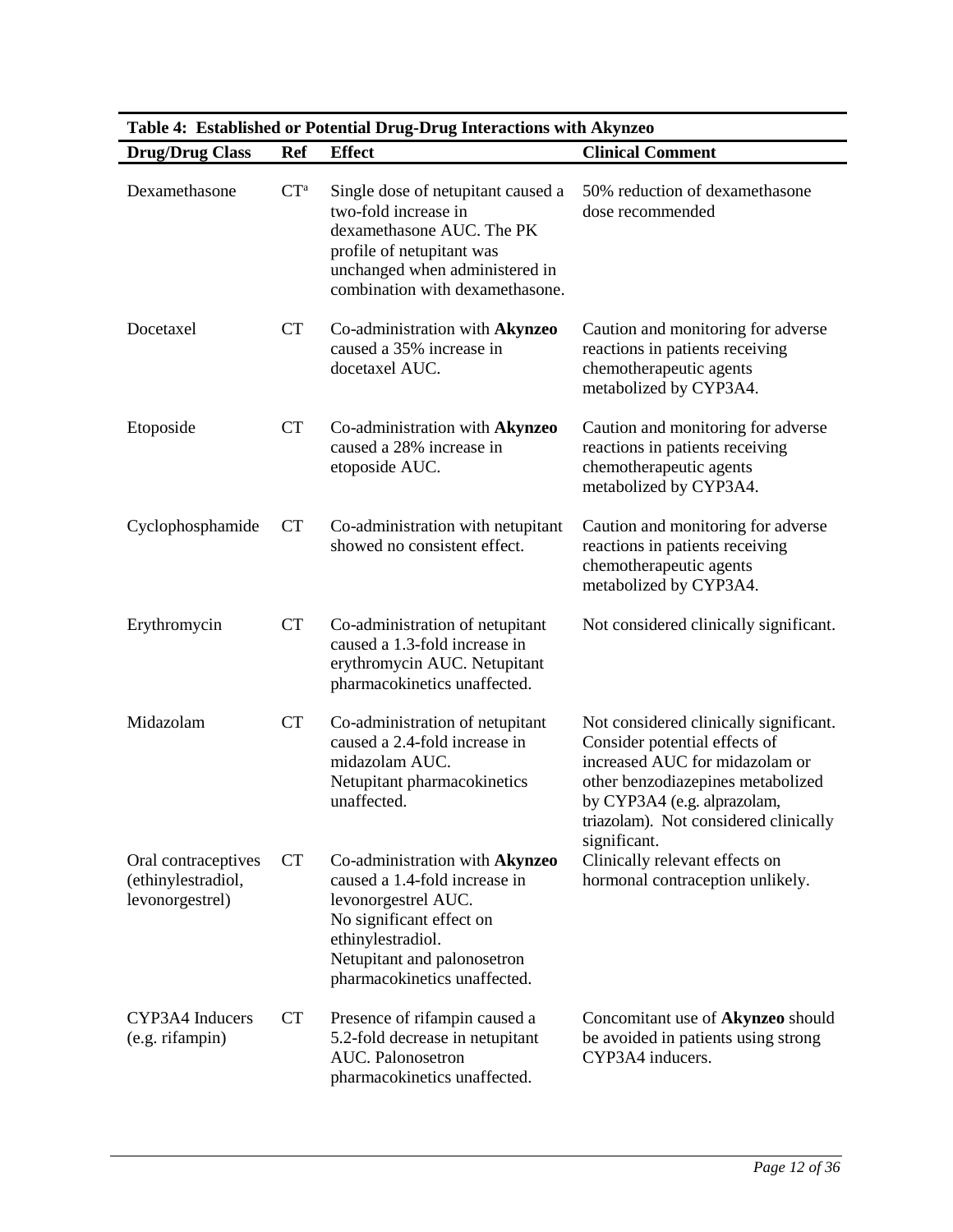| Table 4: Established of Fotential Drug-Drug Interactions with AKVIIZEO       |             |                                                                                                                                                                 |                                                                                                                                                                                                                                                                                                             |  |  |
|------------------------------------------------------------------------------|-------------|-----------------------------------------------------------------------------------------------------------------------------------------------------------------|-------------------------------------------------------------------------------------------------------------------------------------------------------------------------------------------------------------------------------------------------------------------------------------------------------------|--|--|
| <b>Drug/Drug Class</b>                                                       | Ref         | Effect                                                                                                                                                          | <b>Clinical Comment</b>                                                                                                                                                                                                                                                                                     |  |  |
| CYP3A4 Inhibitors<br>(e.g. ketoconazole)                                     | CT          | Presence of ketoconazole caused<br>a 1.8-fold increase in netupitant<br>AUC. No effect on palonosetron.                                                         | Caution is recommended if Akynzeo<br>is coadministered with strong<br>CYP3A4 inhibitors.                                                                                                                                                                                                                    |  |  |
| P-gp Substrates<br>(e.g. digoxin)                                            | CT          | In vitro data shows that netupitant<br>is a P-gp inhibitor. Netupitant did<br>not affect the AUC of digoxin but<br>increased the $C_{\text{max}}$ by 1.09-fold. | This inhibitory effect may be more<br>marked, and then clinically relevant,<br>in cancer patients, notably those<br>having abnormal renal function.<br>Therefore, caution is recommended<br>when netupitant is combined with<br>digoxin or with other P-gp substrates<br>such as dabigatran, or colchicine. |  |  |
| Serotonergic Drugs                                                           | $C^{\rm a}$ | Reports of serotonin syndrome<br>with concomitant use of $5-HT_3$<br>antagonists and other serotonergic<br>drug products (including SSRIs<br>and SNRIs).        | Caution recommended if Akynzeo<br>combined with other serotonergic<br>drug products.                                                                                                                                                                                                                        |  |  |
| <b>UGT2B7</b> Substrates<br>(e.g. zidovudine,<br>valproic acid,<br>morphine) | <b>IV</b>   | In vitro data indicates that<br>netupitant inhibits UGT2B7.                                                                                                     | Clinical relevance is unknown.<br>Caution recommended if Akynzeo is<br>combined with an oral substrate of<br>this enzyme.                                                                                                                                                                                   |  |  |
| $CT = Clinical Trial$                                                        |             |                                                                                                                                                                 |                                                                                                                                                                                                                                                                                                             |  |  |

**Table 4: Established or Potential Drug-Drug Interactions with Akynzeo**

<span id="page-12-1"></span><span id="page-12-0"></span>a. CT = Clinical Trial

b.  $C = Case Study$ 

c.  $T = Theoretical$ 

d. IV = *In Vitro*

*In vitro* data suggests that netupitant might inhibit the efflux of transporter Breast Cancer Resistance Protein (BCRP) and P-glycoprotein (P-gp) transporters. The clinical relevance of this effect is not established for BCRP. A clinical study with digoxin indicated no clinically relevant interaction of netupitant with P-gp.

No clinically relevant pharmacokinetic interactions have been observed between oral netupitant and oral palonosetron.

## **Drug-Food Interactions**

As a potent inhibitor of intestinal CYP3A4, grapefruit or grapefruit juice should be avoided during treatment with **Akynzeo** (see **DRUG INTERACTIONS**, **Drug-Drug Interactions**).

## **Drug-Herb Interactions**

Interactions with herbal products have not been established.

## **Drug-Laboratory Interactions**

Interactions with laboratory tests have not been established.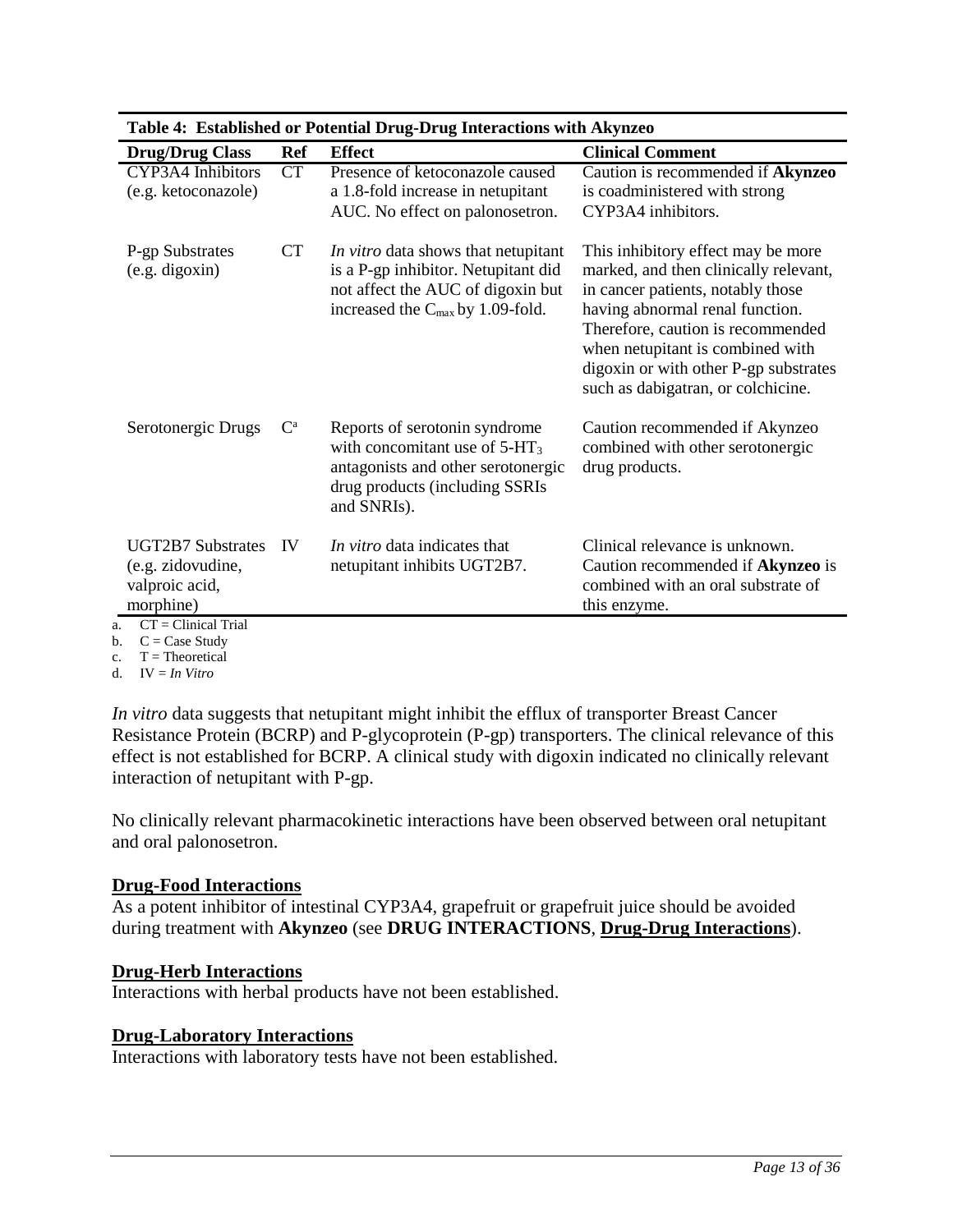# <span id="page-13-0"></span>**DOSAGE AND ADMINISTRATION**

### **Dosing Considerations**

**AkynzeoTM** (netupitant/palonosetron) is for oral administration. One capsule, per chemotherapy cycle.

The recommended oral dexamethasone dose should be reduced by approximately 50 % when coadministered with **Akynzeo** (see **DRUG INTERACTIONS, Drug-Drug Interactions**).

**Akynzeo** should be swallowed whole.

**Akynzeo** can be taken with or without food.

This product should not be used to prevent nausea and vomiting in the days following chemotherapy if not associated with another chemotherapy administration.

### **Recommended Dosage and Administration**

#### **Highly Emetogenic Chemotherapy, including Cisplatin Based Chemotherapy**

**Day 1:** 1 capsule of **Akynzeo** administered orally approximately 1 hour prior to the start of each chemotherapy cycle with dexamethasone 12 mg to be administered orally 30 minutes prior to chemotherapy

**Day 2 to 4:** dexamethasone 8 mg orally once daily

#### **For Anthracycline and Cyclophosphamide-Based Chemotherapy and for Chemotherapy Not Considered to be Highly Emetogenic**

**Day 1:** 1 capsule of **Akynzeo** administered orally approximately 1 hour prior to the start of each chemotherapy cycle with dexamethasone 12 mg to be administered orally 30 minutes prior to chemotherapy.

**Day 2 to 4:** administration of dexamethasone on days 2 to 4 is not necessary.

#### **Hepatic Impairment:**

No dosage adjustment of **Akynzeo** is necessary in patients with mild to moderate hepatic impairment (Child-Pugh score 5 to 9). Limited data exist on the use of **Akynzeo** in patients with severe hepatic impairment (Grade C, Child-Pugh score > 9) but because of the potential for increased exposure to netupitant, use should be avoided in these patients (see **WARNINGS AND PRECAUTIONS, Hepatic Impairment** and **ACTION AND CLINICAL PHARMACOLOGY, Special Populations and Conditions, Hepatic Impairment**).

#### **Renal Impairment:**

No dosage adjustment of **Akynzeo** is necessary in patients with mild to moderate renal impairment. The pharmacokinetics of **Akynzeo** has not been studied in patients with severe or end-stage renal disease requiring hemodialysis. Therefore, use in these patients should be avoided (see **WARNINGS AND PRECAUTIONS, Renal Impairment** and **ACTION AND CLINICAL PHARMACOLOGY**, **Special Populations and Conditions**, **Renal Impairment**).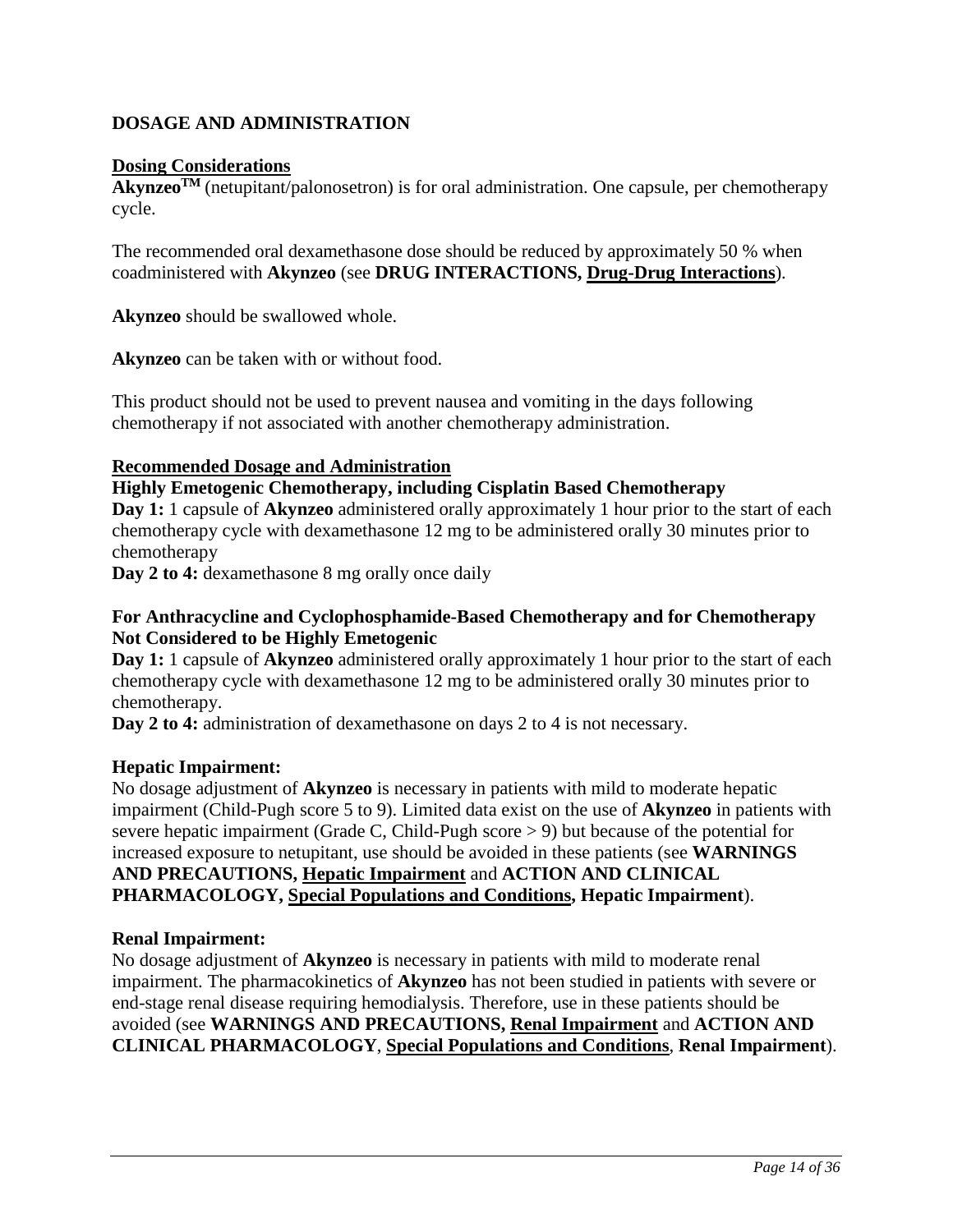### **Pediatric Population (<18 years old):**

The safety and efficacy of **Akynzeo** in the pediatric population have not been established. No data are available.

#### **Geriatrics (> 65 years old):**

No dosage adjustment is required in patients ≥ 65 years of age (see **ACTION AND CLINICAL PHARMACOLOY**, **Special Populations and Conditions**, **Use in Geriatric Patients**). In general, use caution when dosing elderly patients as they have a greater frequency of decreased hepatic, renal or cardiac function and concomitant disease or other drug therapy.

### <span id="page-14-0"></span>**OVERDOSAGE**

For management of a suspected drug overdose, contact your regional Poison Control Centre immediately.

No specific information is available on the treatment of overdose with  $Akynzeo<sup>TM</sup>$  and there is no known antidote.

In case of overdose, **Akynzeo** should be discontinued and general supportive treatment and monitoring should be provided. Because of the antiemetic activity of netupitant and palonosetron, emesis induced by a medicinal product may not be effective. Dialysis studies have not been performed. However, due to the large volume of distribution of palonosetron and netupitant, dialysis is unlikely to be an effective treatment for overdose.

Fifty adult cancer patients were administered oral palonosetron at a dose of 90  $\mu$ g/kg (equivalent to 6 mg fixed dose in a 70 kg individual) as part of a dose ranging study. This is approximately 12 times the recommended oral dose of 0.5 mg. This dose group had a similar incidence of adverse events compared to the other dose groups and no dose response effects were observed.

The highest dose of netupitant administered to 1169 cancer patients was 300 mg. The highest dose of netupitant administered to 49 healthy subjects was 600 mg. A similar incidence of adverse events was observed when compared to lower doses of netupitant in the respective populations of cancer patients and healthy subjects.

## <span id="page-14-1"></span>**ACTION AND CLINICAL PHARMACOLOGY**

#### **Mechanism of Action**

**Akynzeo™**, a fixed dose combination of netupitant and palonosetron, has a dual mode of action targeting both the  $5-HT_3$  and  $NK_1$  receptor neuropathways.

Netupitant is a selective antagonist of human substance P/neurokinin 1 (NK<sub>1</sub>) receptors. Delayed emesis has been associated with the activation of tachykinin family neurokinin  $1(NK_1)$ receptors (broadly distributed in the central and peripheral nervous systems) by substance P. As shown in *in vitro* and *in vivo* studies, netupitant inhibits substance P mediated responses.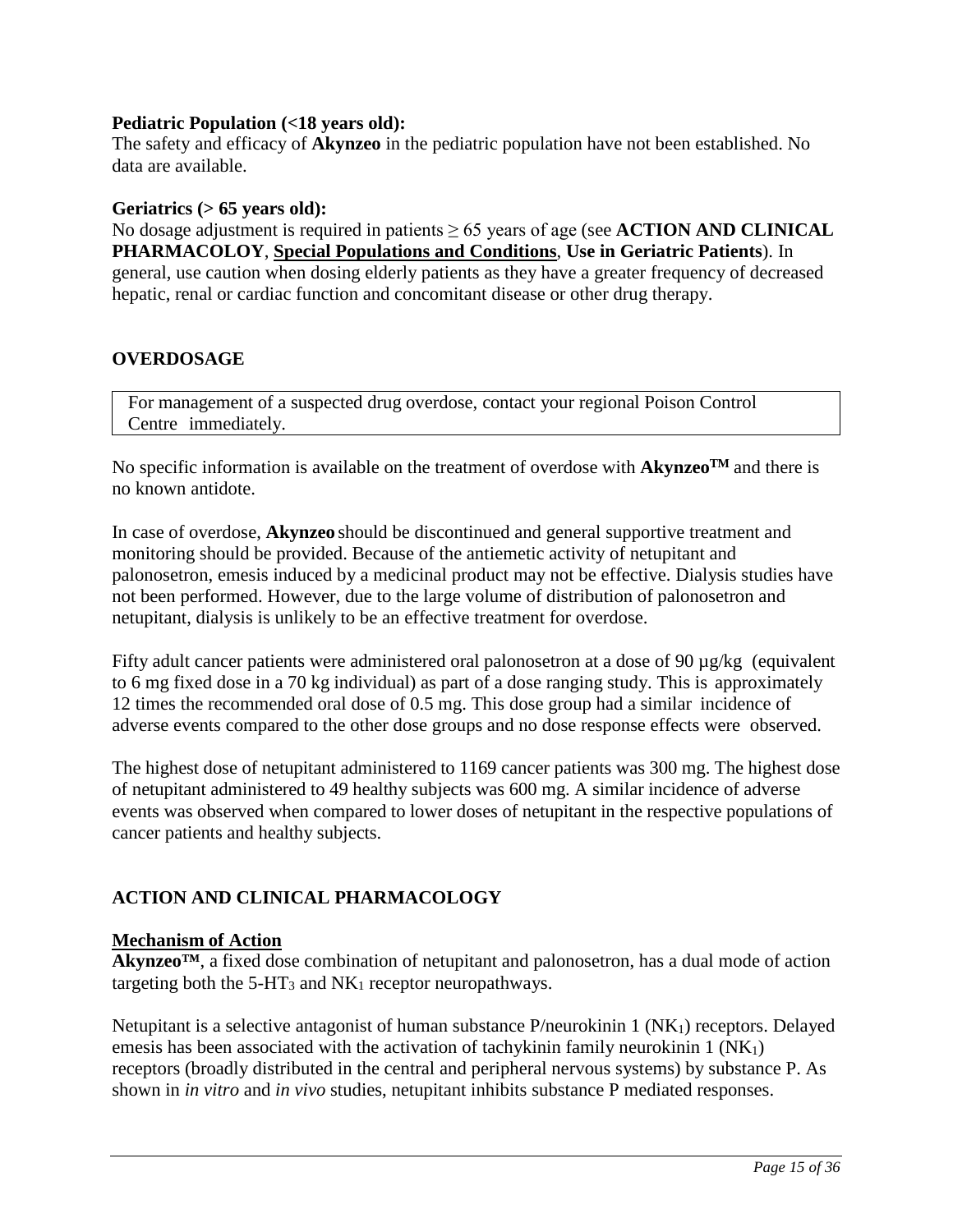Palonosetron is a 5-HT<sub>3</sub> receptor antagonist with a strong binding affinity for this receptor and little or no affinity for other receptors. Chemotherapeutic substances produce nausea and vomiting by stimulating the release of serotonin from the enterochromaffin cells of the small intestine. Serotonin then activates 5-HT3 receptors located on vagal afferents to initiate the vomiting reflex.

### **Pharmacodynamics**

### **Cardiac Electrophysiology**

*Palonosetron*: The effect of palonosetron alone on the QTc interval was evaluated in a doubleblind, randomized, parallel group, placebo- and positive-controlled trial in healthy subjects (42- 46/treatment group) who received single intravenous doses of palonosetron 0.25 mg, 0.75 mg, and 2.25 mg. There was a dose-dependent increase from baseline QTcI value on Day 1. In the palonosetron 0.75 mg group, there was a statistically significant difference from placebo in mean change from baseline QTcI of 3.39 ms (90% CI 0.06, 6.72) at 1 h post-dosing. In the palonosetron 2.25 mg dose group, statistically significant QTc prolongation was observed from 15 min to 2 h post-dosing, with a maximum difference from placebo of 4.78 ms (90% CI 1.44, 8.11) at 1 h.

*Netupitant/Palonosetron Combination*: Non-clinical studies indicate that the combination of netupitant and palonosetron may block ion channels involved in ventricular de- and repolarization and prolong action potential duration; this effect was associated with concomitant bradycardia. A randomized, double-blind, placebo- and positive controlled, parallel group, single dose ECG assessment study was conducted in healthy subjects (N=48-49/treatment group) with two oral combination treatments: a) 200 mg netupitant/0.50 mg palonosetron and b) 600 mg netupitant/1.5 mg palonosetron. The largest point estimates of the placebo and baseline corrected QTcF (QTcF=QT/RR<sup>0.33</sup>) interval were 4.39 ms (90% CI 2.47, 6.31) at 14 h after administration of 200 mg netupitant/0.50 mg palonosetron treatment and 5.8 ms (90% CI 3.98, 7.62) at 16 hours after the administration of 600 mg netupitant/1.5 mg palonosetron.

Both of the netupitant/palonosetron treatment groups were associated with reductions in heart rate. Statistically significant differences from placebo in mean change from baseline heart rate were observed from 1-36 h post-dosing in both netupitant/palonosetron treatment groups, with the placebo-adjusted changes from baseline heart rate averaging -2 to -6 bpm over the observation period.

*NK1 Receptor Occupancy:* The receptor occupancy for the CINV dosing regimen of netupitant was measured in a human Positron Emission Tomography (PET) study. Netupitant was shown to cross the blood brain barrier with a NK1 receptor occupancy of 92.5%, 86.5%, 85.0%, 78.0%, and 76.0% in striatum at 6, 24, 48, 72, and 96 hours, respectively, after administration of 300 mg netupitant.

#### **Pharmacokinetics**

After single dose administration of **Akynzeo** in healthy subjects under fasted conditions, the peak plasma concentrations for netupitant and palonosetron were reached in about 5 hours (see [Table 5\)](#page-16-0).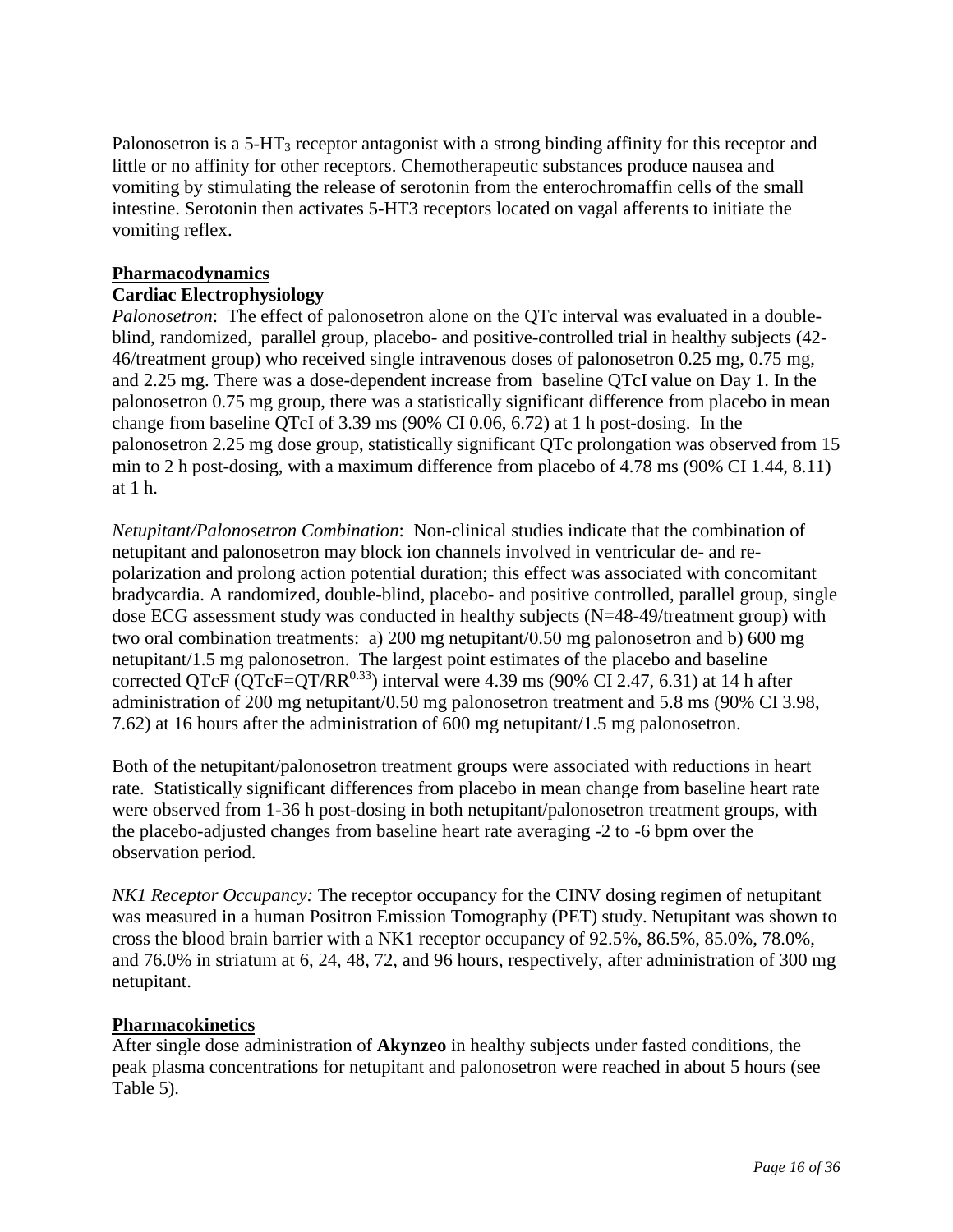| <b>HUGHLIF</b> DUDJULO                |                   |                     |
|---------------------------------------|-------------------|---------------------|
|                                       | <b>Netupitant</b> | <b>Palonosetron</b> |
| $C_{\text{max}}$ (ng/mL)              | 434 (56)          | 1.53(25)            |
| $T_{\text{max}}^{\text{a}}\text{(h)}$ | $5(2-12)$         | $5(1-12)$           |
| $AUC$ (ng $ h/mL$ )                   | 14401 (51)        | 56.7 (33)           |
| $T_{1/2}$ (h)                         | 96(61)            | (34)<br>44          |
| .                                     |                   |                     |

<span id="page-16-0"></span>

| Table 5: PK Parameters (mean and CV%) After Single Dose Administration of Akynzeo in |  |
|--------------------------------------------------------------------------------------|--|
| <b>Healthy Subjects</b>                                                              |  |

<span id="page-16-1"></span>a. median (min-max)

When administered under fed condition, the systemic exposure to netupitant and palonosetron was similar to those obtained under fasting condition.

In cancer patients who received a single dose of **Akynzeo** one hour prior to chemotherapy (docetaxel, etoposide, or cyclophosphamide), the  $C_{\text{max}}$  and AUC of netupitant and its metabolites were similar to those in healthy subjects. The mean  $C_{\text{max}}$  and AUC of palonosetron in cancer patients were similar to those in healthy subjects.

#### **Absorption:**

#### Netupitant

In single dose oral studies, netupitant was measurable in plasma between 15 minutes and 3 hours after dosing. Plasma concentrations followed a first order absorption process and reached Cmax in approximately 5 hours. There was a greater than dose proportional increase in  $C_{\text{max}}$  and  $AUC$ parameters with dose increases from 10 mg to 300 mg, and a dose-proportional increase in  $C_{\text{max}}$ and AUC from 300 mg to 450 mg.

In a pooled analysis, females had a higher netupitant exposure compared to males; there was a 1.31-fold increase in Cmax, a 1.02 fold increase for AUC and a 1.36 fold increase in half-life.

Netupitant AUC<sub>0-∞</sub> and C<sub>max</sub> increased by 1.1 fold and 1.2 fold, respectively, after a high fat meal.

Absolute netupitant bioavailability data are not available in humans; based on data from two studies with intravenous netupitant, the bioavailability in humans is estimated to be greater than 60%.

#### Palonosetron

Following oral administration, palonosetron is well absorbed with an absolute bioavailability of 97%. After single oral doses using buffered solution, mean maximum palonosetron concentrations ( $C_{\text{max}}$ ) and area under the concentration-time curve ( $AUC_{0-\infty}$ ) were dose proportional over the dose range of 3.0 to 80 mcg/kg in healthy subjects.

In 36 healthy male and female subjects given a single oral dose of 0.5 mg palonosetron, maximum plasma concentration ( $C_{\text{max}}$ ) was  $0.81 \pm 1.66$  ng/mL (mean  $\pm$  SD) and time to maximum concentration ( $T_{\text{max}}$ ) was 5.1  $\pm$  1.7 hours. In female subjects (n=18), the mean AUC was 35% higher and the mean  $C_{\text{max}}$  was 26% higher than in male subjects (n=18). In 12 cancer patients given a single oral dose of palonosetron 0.5 mg one hour prior to chemotherapy, C<sub>max</sub>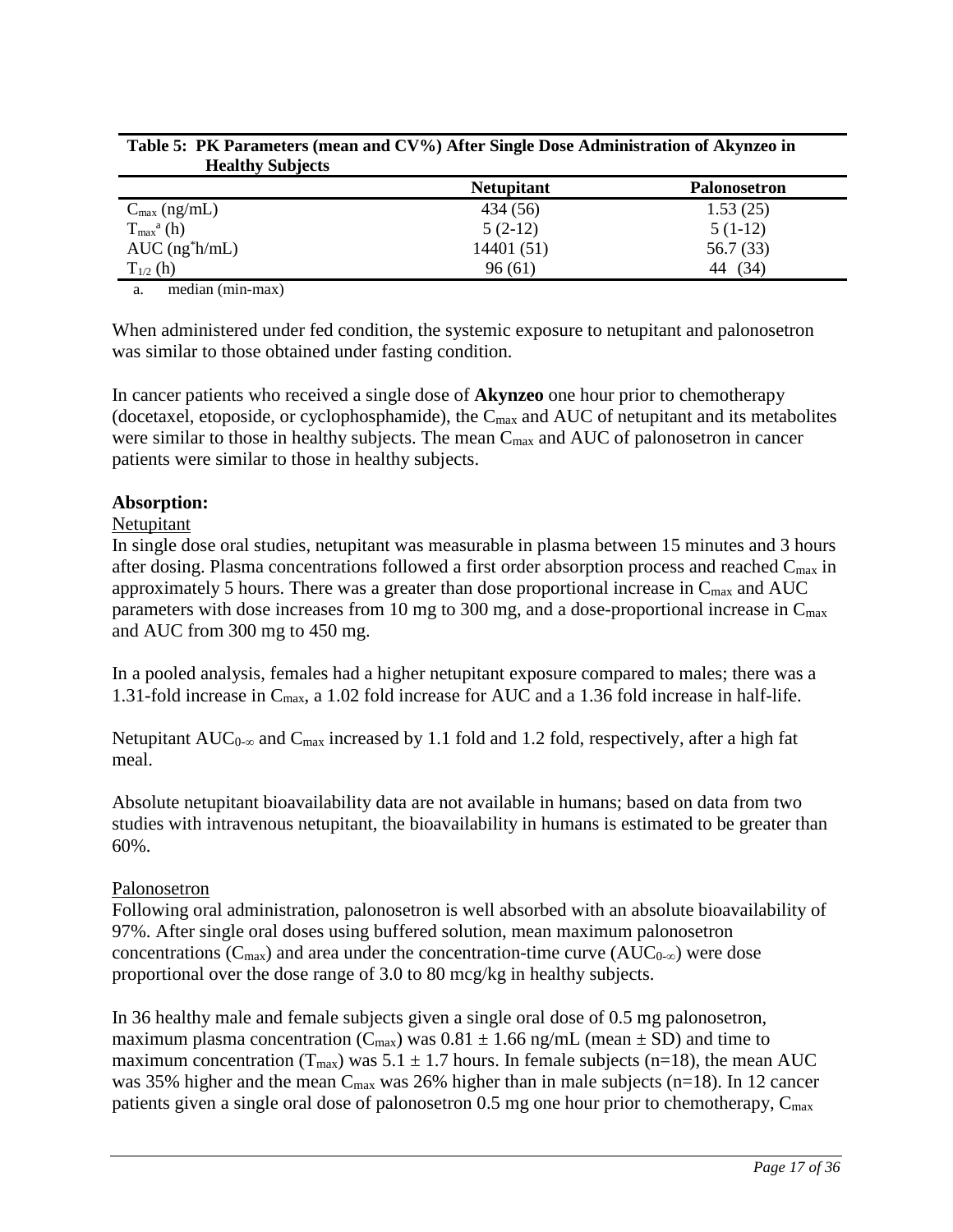was  $0.93 \pm 0.34$  ng/mL and T<sub>max</sub> was  $5.1 \pm 5.9$  hours. The AUC was 30% higher in cancer patients than in healthy subjects. A high fat meal did not affect the Cmax and AUC of oral palonosetron.

### **Distribution:**

#### Netupitant

After a single oral 300 mg dose administration in cancer patients, netupitant disposition was characterised by a two compartment model with an estimated median systemic clearance of 20.5 L/h and a large distribution volume in the central compartment (486 L). Human plasma protein binding of netupitant and its major metabolites  $(M1, M2, M3)$  is  $> 97-99\%$  at concentrations ranging from 10 to 1500 ng/mL.

### Palonosetron

Palonosetron has a volume of distribution of approximately  $8.3 \pm 2.5$  L/kg. Approximately 62% of palonosetron is bound to plasma proteins.

### **Metabolism:**

#### Netupitant

At oral doses of 30 mg and higher netupitant is extensively metabolized to: the desmethyl derivative, M1; the N-oxide derivative, M2; the OH-methyl derivative, M3. *In vitro* studies indicate that CYP3A4 and, to a lesser extent, CYP2D6 and CYP2C9 are involved in the metabolism of netupitant. After administration of a single oral dose of 300 mg netupitant, mean plasma netupitant/plasma radioactivity ratios ranged from 0.13 to 0.49 over 96 h post-dose. The ratios were time dependent with values decreasing gradually beyond 24 h post-dose, indicating that netupitant is being rapidly metabolized. Mean  $C_{\text{max}}$  was approximately 11%, 47% and 16% of the parent for M1, M2 and M3 respectively; Mean AUC for M1, M2 and M3 were 29% and 14% and 33%, respectively, relative to the parent. All three netupitant metabolites were shown to be pharmacologically active at the  $NK_1$  receptor in an animal pharmacodynamic model, where M3 was the most potent and M2 the least active.

#### Palonosetron

Palonosetron is eliminated by multiple routes with approximately 50% metabolized to form two primary metabolites: N-oxide-palonosetron and 6-S-hydroxy-palonosetron. These metabolites each have less than 1% of the 5-HT3 receptor antagonist activity of palonosetron*. In vitro* metabolism studies have suggested that CYP2D6 and to a lesser extent, CYP3A4 and CYP1A2 are involved in the metabolism of palonosetron. However, clinical pharmacokinetic parameters are not significantly different between poor and extensive metabolizers of CYP2D6 substrates.

#### **Elimination:**

#### Netupitant

Following administration of a single dose of **Akynzeo**, netupitant is eliminated from the body in a multi-exponential fashion, with an apparent mean elimination half-life of 88 hours in cancer patients and mean systemic clearance of 20 L/h.

Renal clearance is not a significant elimination route for netupitant-related entities. The mean fraction of an oral dose of netupitant excreted unchanged in urine is less than 1%; a total of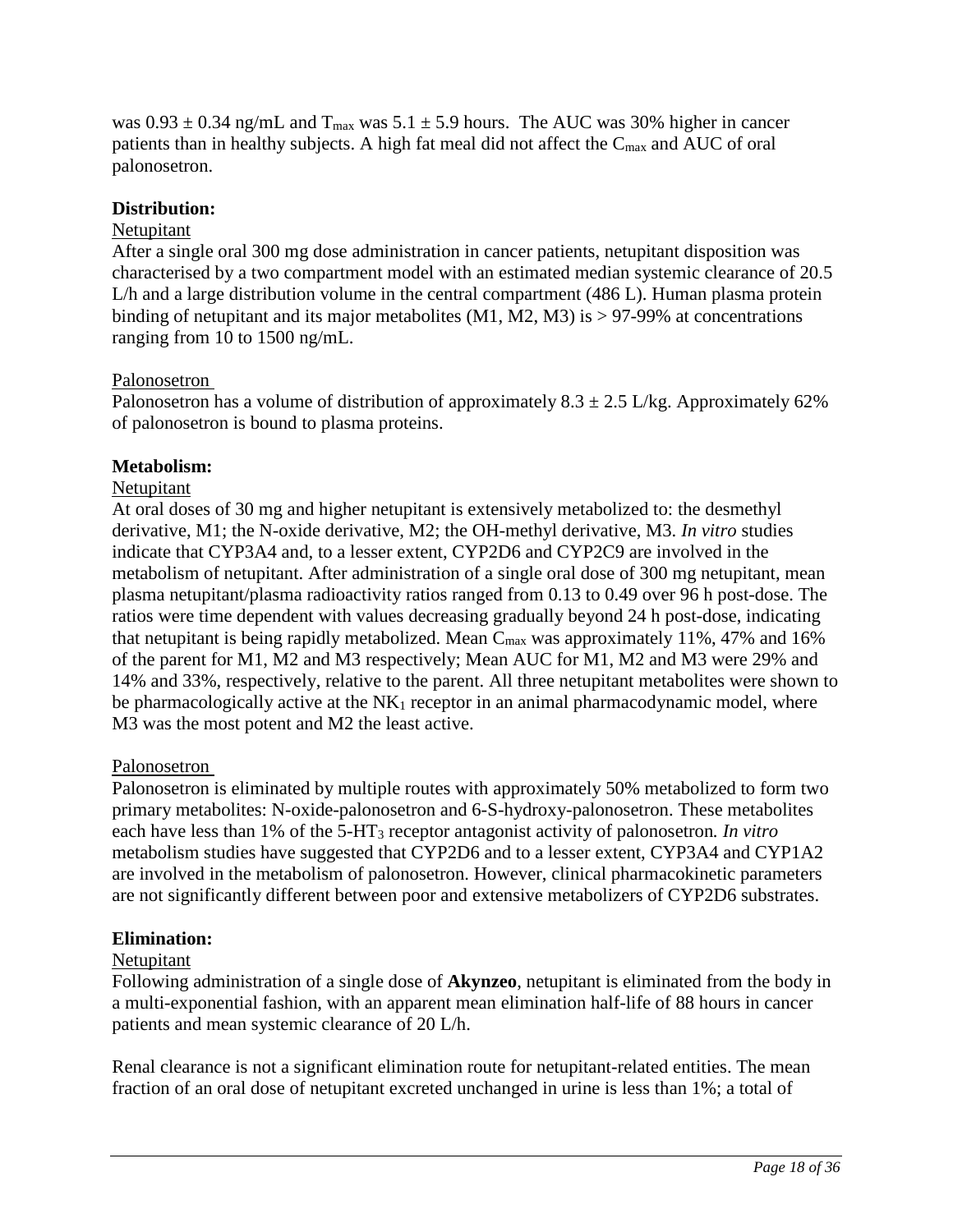3.95% and 70.7% of the radioactive dose was recovered in the urine and faeces, respectively. Approximately half the radioactivity administered orally as  $[14C]$ -netupitant was recovered from urine and feces within 120 h of dosing. Elimination via both routes was estimated to be complete by Day 29-30 post-dose.

## Palonosetron

Following administration of a single oral 0.75 mg dose of  $\lceil {^{14}C} \rceil$ -palonosetron to six healthy subjects, 85% to 93% of the total radioactivity was excreted in urine, and 5% to 8% was eliminated in feces. The amount of unchanged palonosetron excreted in the urine represented approximately 40% of the administered dose. In healthy subjects given palonosetron capsules 0.5 mg, the terminal elimination half-life (t<sup> $\frac{1}{2}$ </sup>) of palonosetron was  $37 \pm 12$  hours (mean  $\pm$  SD), and in cancer patients,  $t\frac{1}{2}$  was  $48 \pm 19$  hours. After a single dose of approximately 0.75 mg intravenous palonosetron, the total body clearance of palonosetron in healthy subjects was  $160 \pm$ 35 mL/h/kg (mean  $\pm$  SD) and renal clearance was 66.5 $\pm$  18.2 mL/h/kg.

## **Special Populations and Conditions:**

## **Gender:**

### Netupitant

In a pooled analysis, the  $C_{\text{max}}$  for netupitant was 35% higher in females than in males while the AUC was similar between males and females.

### Palonosetron

In female subjects, the mean AUC for palonosetron was  $35\%$  higher and the mean  $C_{\text{max}}$  was  $26\%$ higher than in male subjects.

## **Hepatic Impairment:**

#### Netupitant

Maximum concentrations and total exposure of netupitant were increased in subjects with mild  $(n=8)$ , moderate  $(n=8)$ , and severe  $(n=2)$  hepatic impairment compared to matching healthy subjects, although there was pronounced individual variability in both hepatically-impaired and healthy subjects. Exposure to netupitant  $(C_{\text{max}}$ , AUC<sub>0-t</sub> and AUC<sub>0-∞</sub>) compared to matching healthy subjects was 11%, 28% and 19% higher in mild (Grade A, Child-Pugh score 5 to 6) and 70%, 88% and 143% higher in moderate hepatically-impaired subjects (Grade B, Child-Pugh score 7 to 9), respectively. Limited data exist in patients with severe hepatic impairment (Grade C, Child-Pugh score  $> 9$ ).

## Palonosetron

Hepatic impairment does not significantly affect total body clearance of palonosetron compared to the healthy subjects. In patients with mild or moderate hepatic impairment, the mean  $AUC_{0-\infty}$ of palonosetron was 33% and 62% higher, respectively, than in healthy subjects. The mean Cmax for palonosetron was about 14% higher and unchanged with mild or moderate hepatic impairment compared to healthy subjects.While the terminal elimination half-life and mean systemic exposure of palonosetron is increased in the subjects with severe hepatic impairment, this does not warrant dose reduction.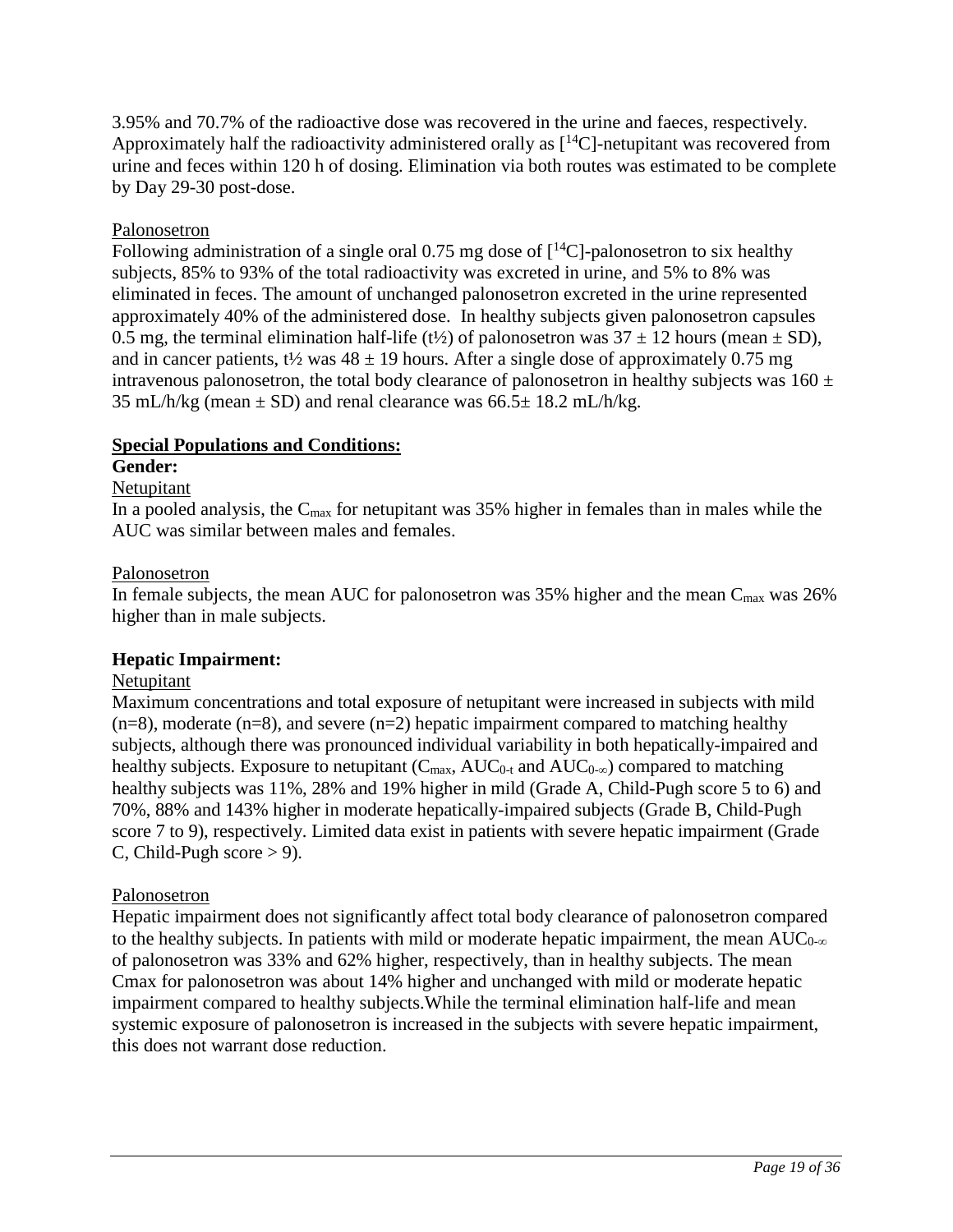# **Renal Impairment:**

### **Netupitant**

No specific studies were performed to evaluate netupitant in patients with renal impairment. In the ADME trial, less than 5% of all netupitant-related material was excreted in urine and less than 1% of the netupitant dose was eliminated unchanged in the urine and therefore any accumulation of netupitant or metabolites after a single dose would be negligible. Furthermore, a population PK study showed no correlation between PK parameters of netupitant and markers of renal dysfunction.

#### **Palonosetron**

Mild to moderate renal impairment does not significantly affect palonosetron PK parameters. In a population PK study, patients with mild or moderate renal impairment also had a reduced palonosetron clearance, but this reduction did not result in a significant change in palonosetron exposure. The systemic exposure  $(AUC_{0-t})$  to a single dose of intravenous palonosetron increased by approximately 45% in subjects with severe renal impairment relative to healthy subjects. Longer terminal half-lives (estimated 115-300 hours) were reported in 3 out of 7 patients with severe renal impairment compared to ~39 hours in healthy volunteers.

Neither netupitant nor palonosetron have been evaluated in patients with end-stage renal disease.

#### **Use in Geriatric Patients:**

In cancer patients receiving **Akynzeo**, population pharmacokinetic analysis indicated that age (within the range of 29 to 75 years old) did not influence the pharmacokinetics of netupitant or palonosetron. In healthy geriatric subjects (>65 years old), the mean  $AUC_{0-\infty}$  and  $C_{\max}$  was 25% and 36% higher, respectively, for netupitant, and 37% and 10% higher, respectively, for palonosetron compared to those in healthy younger adults (22-45 years old).

Of the 1169 adult cancer patients treated with **Akynzeo** in clinical studies, 18% were aged 65 and over and 2% were aged 75 years and over.

## <span id="page-19-0"></span>**STORAGE AND STABILITY**

Store at 15-30 °C.

# <span id="page-19-1"></span>**DOSAGE FORMS, COMPOSITION AND PACKAGING**

#### **Dosage Forms**

**Akynzeo**<sup>TM</sup> is a combination product of 300 mg netupitant and 0.5 mg palonosetron.

Each **Akynzeo** (300 mg netupitant/0.5 mg palonosetron) capsule is composed of one whitecaramel hard gelatin capsule which contains three tablets each containing 100 mg netupitant and one gelatin capsule containing 0.56 mg palonosetron hydrochloride (equivalent to 0.50 mg palonosetron). Each capsule has a white body and caramel cap with "HE1" printed on the body.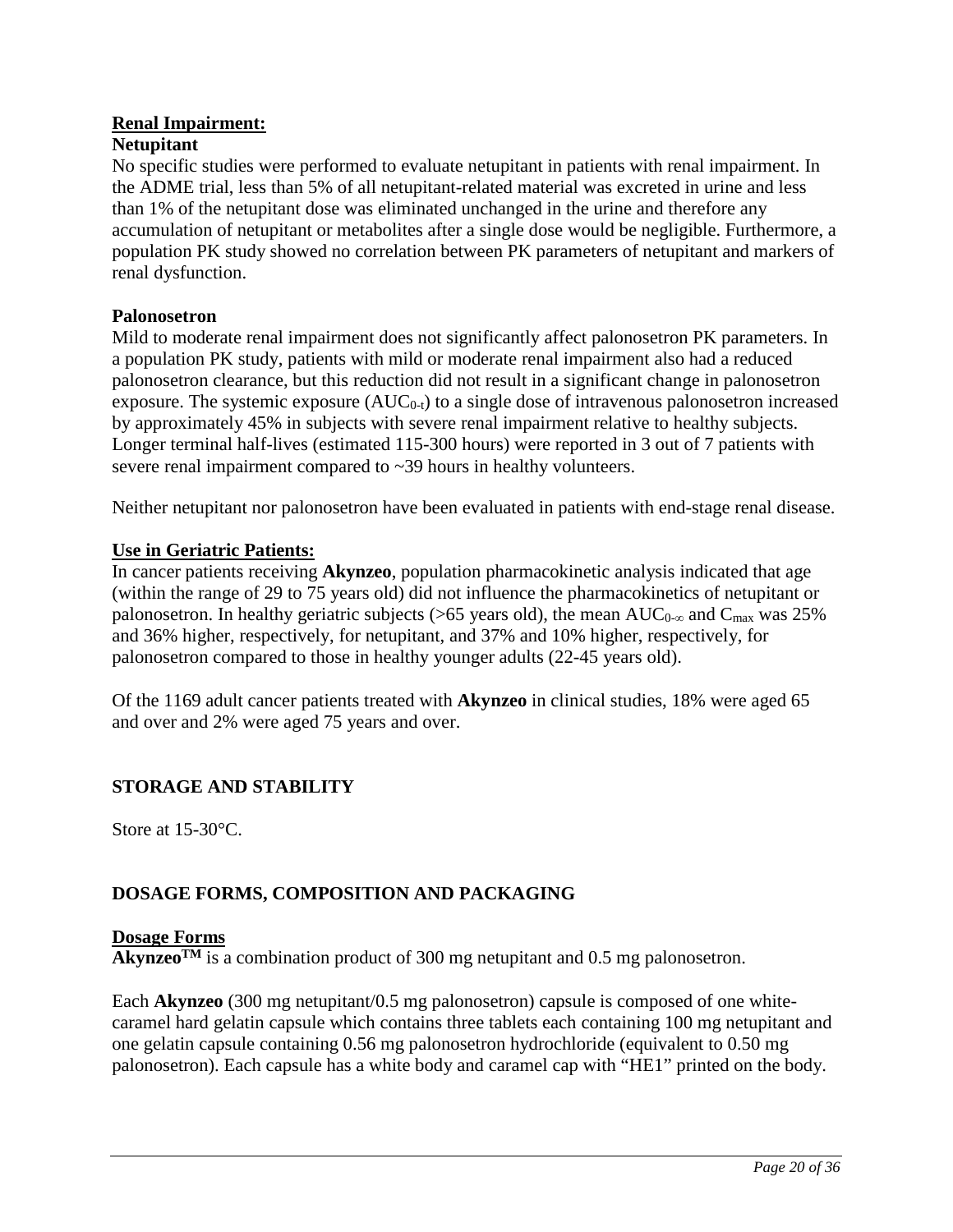## **Composition**

### **Non-medicinal ingredients:**

Glycerol monocaprylocaprate, microcrystalline cellulose, sucrose lauric acid esters, povidone K-30, croscarmellose sodium, colloidal hydrated silica, sodium stearyl fumarate, magnesium stearate, glycerin, polyglyceryl dioleate, purified water, butylated hydroxyanisole (BHA), gelatin, sorbitol, 1,4 sorbitan, titanium dioxide, shellac glaze (partially esterified), yellow, red and black iron oxide, propylene glycol. May contain traces of lecithin derived from soya, medium-chain triglycerides, and denatured ethanol.

### **Packaging**

Pack of one capsule in one blister.

Pack of four capsules (two capsules per blister strip).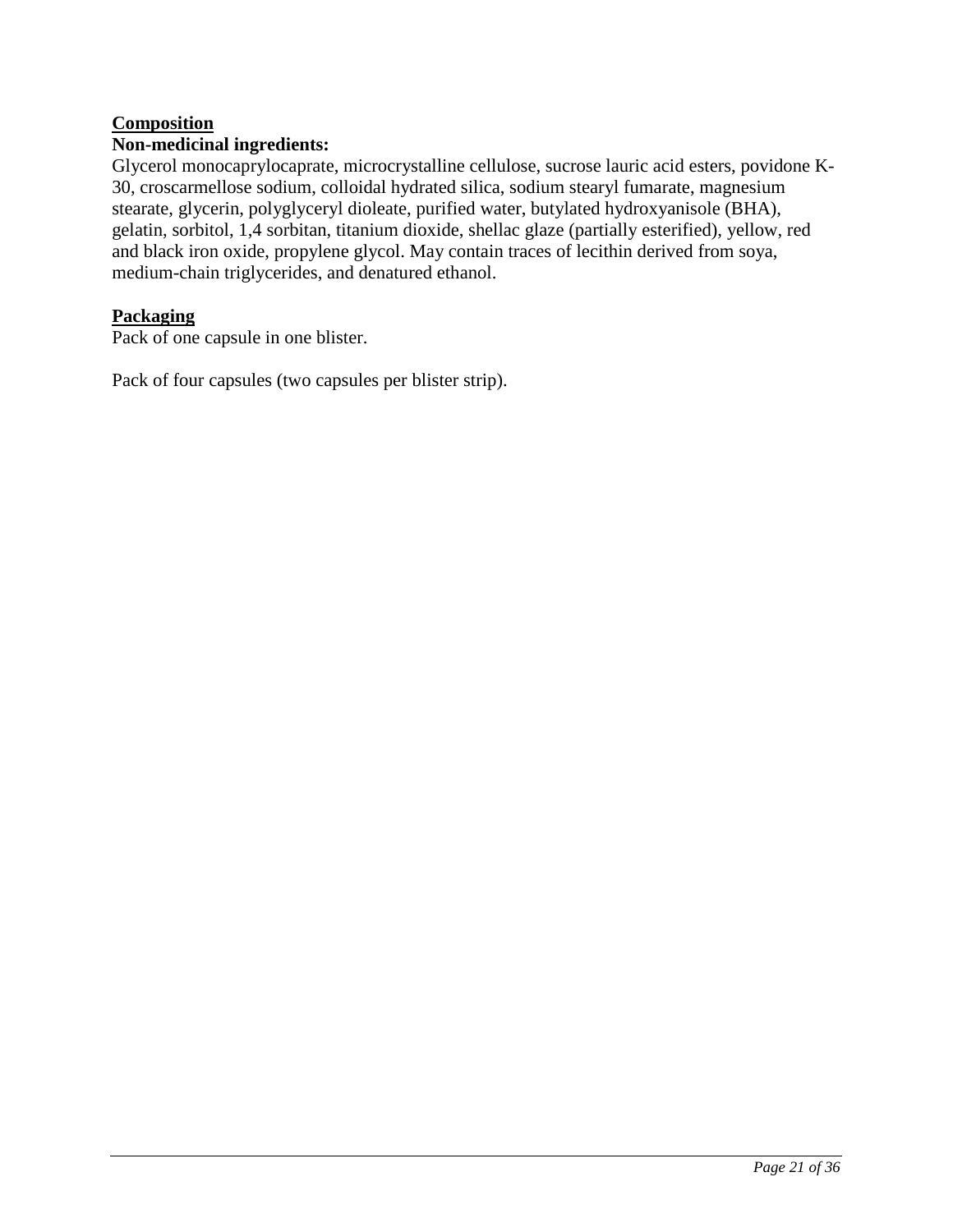## **PART II: SCIENTIFIC INFORMATION**

## <span id="page-21-1"></span><span id="page-21-0"></span>**PHARMACEUTICAL INFORMATION**

**Drug Substances**

**Common name:** netupitant

**Chemical name:** 2-[3,5-bis(trifluoromethyl)phenyl]-N, 2 dimethyl-N-[4-(2methylphenyl)-6- (4-methylpiperazin-1-yl)pyridin-3-yl] propanamide.

**Molecular formula:** C30H32F6N4O

**Molecular mass:** 578.61 g/mol

#### **Structural formula:**

#### **Figure 1: Structural formula – netupitant**



**Physicochemical properties:** Netupitant is a white to off-white crystalline powder. It is freely soluble in toluene and acetone, soluble in isopropanol and ethanol, and very slightly soluble in water.

**Proper name:** palonosetron hydrochloride

**Chemical name:** (3aS)-2-[(S)-1-Azabicyclo [2.2.2]oct-3-yl]-2,3,3a,4,5,6-hexahydro-1-oxo-1*H*benz[*de*]isoquinoline hydrochloride

**Molecular formula:**  $C_{19}H_{24}N_2O \cdot HCl$ 

**Molecular mass:** 332.87 g/mol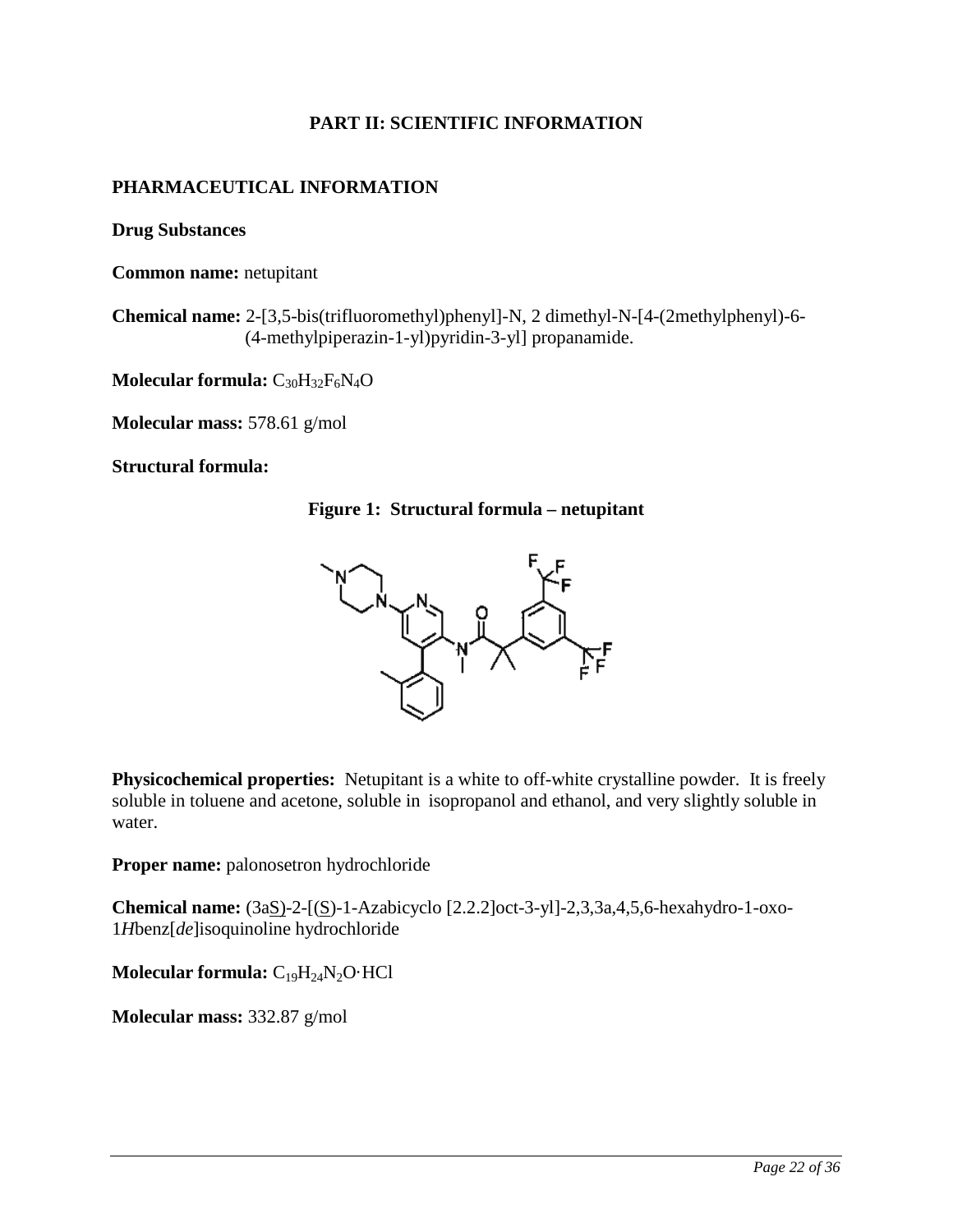## **Structural formula:**

**Figure 2: Structural formula - palonosetron hydrochloride**



**Physicochemical properties:** Palonosetron hydrochloride is a white to off-white crystalline powder. It is freely soluble in water, soluble in propylene glycol, and slightly soluble in ethanol and 2- propanol.

# <span id="page-22-0"></span>**CLINICAL TRIALS**

Oral administration of **Akynzeo™** (netupitant/palonosetron) in combination with dexamethasone has been shown to prevent acute and delayed nausea and vomiting associated with initial and repeat courses of highly emetogenic chemotherapy in two controlled clinical trials. The primary efficacy endpoint in each study was complete response (CR) rate (defined as no emetic episodes, no rescue medication) within 120 hours (5 days) (overall phase) after the start of the highly emetogenic chemotherapy administration.

<span id="page-22-1"></span>

| <b>Study ID</b>   | <b>Design</b>                             | <b>Study &amp; Control Drugs Number of Subjects</b>         |                               |                         | <b>Gender M/F</b>                     |                                       |
|-------------------|-------------------------------------------|-------------------------------------------------------------|-------------------------------|-------------------------|---------------------------------------|---------------------------------------|
| <b>Number</b>     | <b>Control Type</b>                       |                                                             | by Arm<br>(Total Treated/FAS) | <b>Duration</b>         | <b>Median Age</b><br>Range<br>(years) | <b>Chemotherapy</b><br><b>Regimen</b> |
| <b>NETU-07-07</b> | Randomized                                | Palonosetron 0.5mg po                                       | 136/136                       | 1 cycle                 | 387 M                                 | cisplatin                             |
|                   | (1:1:1:1:1)<br>double-blind,              | Netupitant $100mg +$<br>Palonosetron 0.5mg po               | 135/135                       | 292 F                   |                                       |                                       |
|                   | parallel                                  | Netupitant $200mg +$<br>Palonosetron 0.5mg po               | 138/137                       |                         | 55.0<br>$(19-82)$                     |                                       |
|                   |                                           | Netupitant $300mg +$<br>Palonosetron 0.5mg po               | 136/135                       |                         |                                       |                                       |
|                   |                                           | Aprepitant regimen <sup>a</sup> po +<br>Ondansetron 32mg IV | 134/134                       |                         |                                       |                                       |
|                   |                                           |                                                             | (679/677)                     |                         |                                       |                                       |
| <b>NETU-08-18</b> | Randomized<br>$(1:1)$ , double-           | Netupitant 300mg/<br>Palonosetron 0.5mg po                  | 725/724                       | Initial and<br>Multiple | 28 M<br>1422 F                        | anthracycline and<br>cyclophosphamide |
|                   | blind, parallel,<br>active-<br>controlled | Palonosetron 0.50mg po                                      | 725/725<br>(1450/1449)        | cycle                   | 54.0<br>$(22-79)$                     |                                       |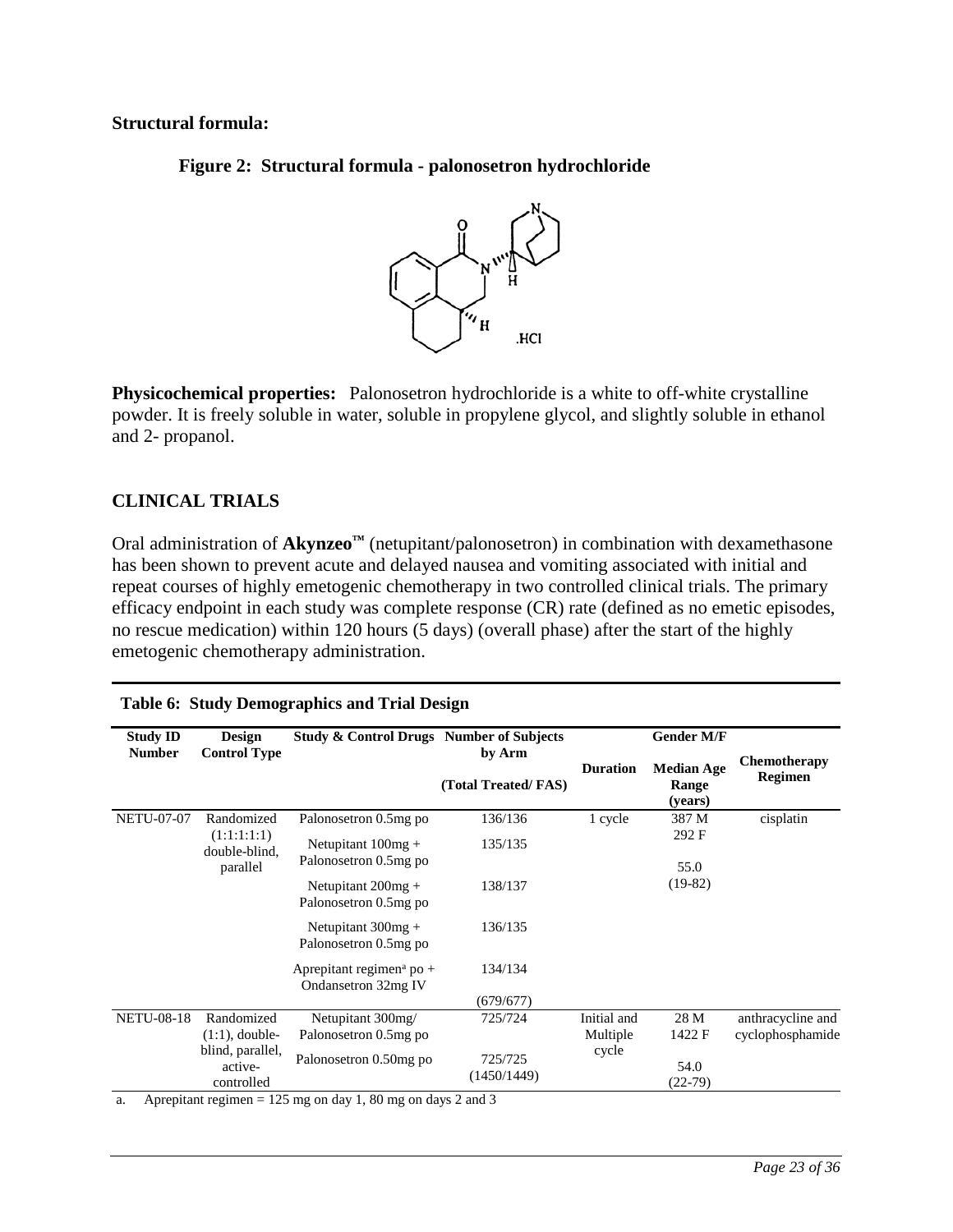### **Study NETU-07-07**

In a multicenter, randomized, parallel, double-blind, controlled clinical trial of 679 treated patients, the efficacy and safety of a single dose of oral netupitant in combination with oral palonosetron was compared with a single oral dose of palonosetron in cancer patients receiving the first cycle of a chemotherapy regimen that included cisplatin (median dose=75 mg/m<sup>2</sup>). All patients also received a dexamethasone regimen. The efficacy of **Akynzeo** was assessed in 135 patients who received **Akynzeo** (netupitant 300 mg and palonosetron 0.5 mg) and 136 patients who received oral palonosetron 0.5 mg.

Treatment regimens for the **Akynzeo** and palonosetron arms are summarized in [Table 7.](#page-23-0)

<span id="page-23-0"></span>

| Table 7: Oral Antiemetic Treatment Regimen in Study NETU-07-07 |                                                                             |                                |  |  |
|----------------------------------------------------------------|-----------------------------------------------------------------------------|--------------------------------|--|--|
| <b>Treatment</b><br><b>Regimen</b>                             | Day 1                                                                       | Days 2 to $4$                  |  |  |
| Akynzeo                                                        | <b>Akynzeo</b> 300 mg netupitant/0.5 mg palonosetron<br>Dexamethasone 12 mg | Dexamethasone 8 mg once a day  |  |  |
| Palonosetron                                                   | Palonosetron 0.5 mg<br>Dexamethasone 20 mg                                  | Dexamethasone 8 mg twice a day |  |  |

The primary efficacy endpoint was the Complete Response (CR) rate (defined as no emetic episodes, no rescue medication) within 120 hours after the start of the highly emetogenic chemotherapy administration.

A summary of the key results from this study is shown in [Table 8.](#page-23-1)

#### ENDPOINTS **Akynzeo 300 mg netupitant/0.5 mg palonosetron (N= 135) % Palonosetron 0.5 mg (N=136) % p-valu[ed](#page-24-0)** PRIMARY ENDPOINT Complete Response Overall<sup>a</sup> 89.6 76.5 0.004 KEY SECONDARY ENDPOINTS Complete Response Acute Phase<sup>b</sup> 1 98.5 89.7 0.007 Delayed Phase<sup>c</sup> 90.4 80.1 80.1 0.018 No Emesis Overall 91.1 91.1 76.5 0.001 Acute Phase 198.5 89.7 0.007 Delayed Phase 91.9 91.9 80.1 0.006 No Significant Nausea Overall 89.6 79.4 0.021

#### <span id="page-23-1"></span>**Table 8: Proportion of Patients Responding by Treatment Group and Phase in Study NETU-07-07**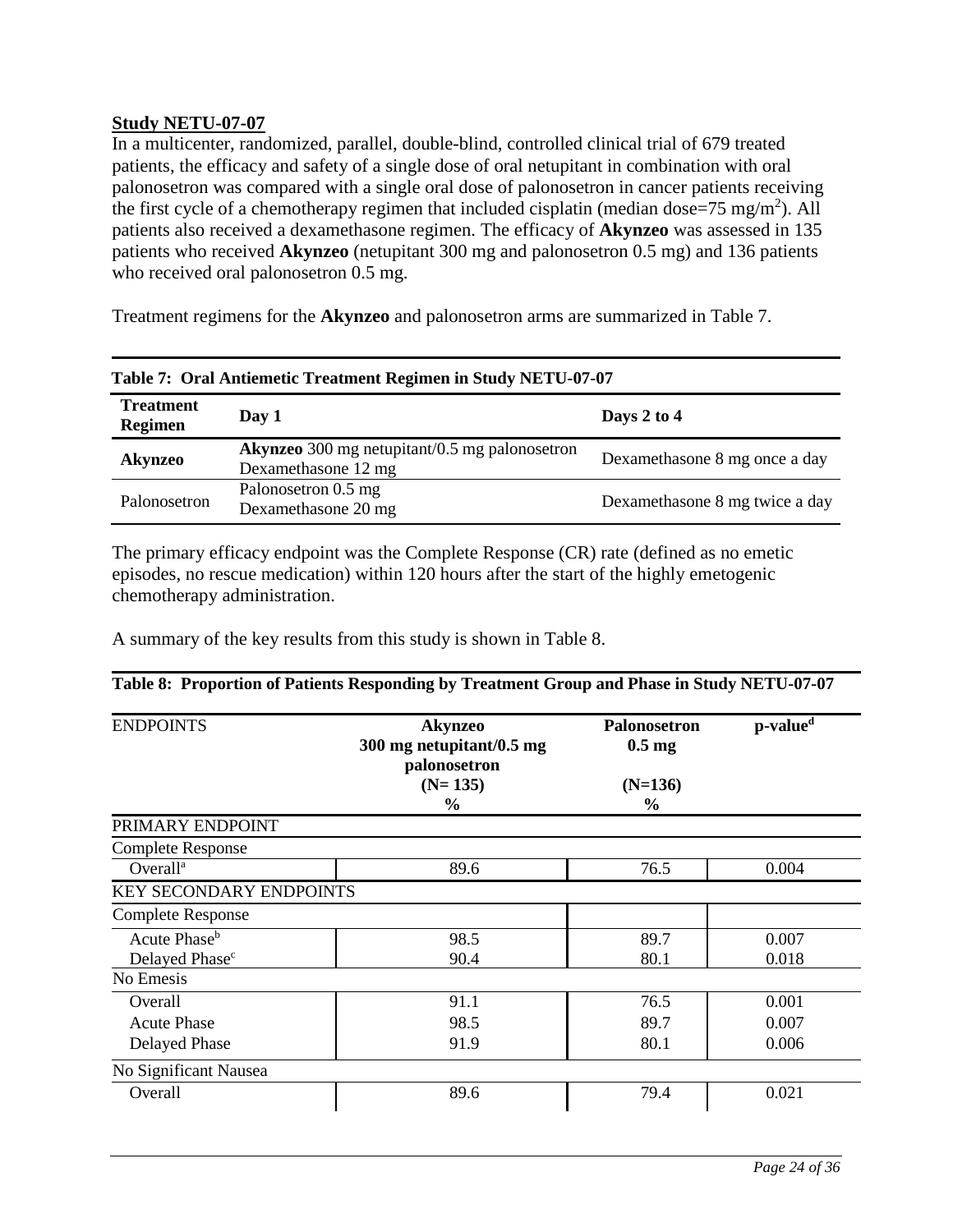| <b>ENDPOINTS</b>     | Akynzeo<br>300 mg netupitant/0.5 mg<br>palonosetron | <b>Palonosetron</b><br>$0.5 \text{ mg}$ | p-value <sup>d</sup> |
|----------------------|-----------------------------------------------------|-----------------------------------------|----------------------|
|                      | $(N=135)$<br>$\frac{0}{0}$                          | $(N=136)$<br>$\frac{0}{0}$              |                      |
| <b>Acute Phase</b>   | 98.5                                                | 93.4                                    | 0.050                |
| <b>Delayed Phase</b> | 90.4                                                | 80.9                                    | 0.027                |

**Table 8: Proportion of Patients Responding by Treatment Group and Phase in Study NETU-07-07**

<span id="page-24-1"></span>a. Overall: 0 to 120 hours post-chemotherapy regimen.

<span id="page-24-2"></span>b. Acute phase: 0 to 24 hours post-chemotherapy regimen.

<span id="page-24-3"></span>c. Delayed phase: 25 to 120 hours post-chemotherapy regimen.

<span id="page-24-0"></span>d. Adjusted p-values for multiple comparisons using Cochran-Mantel-Haenszel test, stratified by gender.

#### **Study NETU-08-18**

In a multicenter, randomized, parallel, double-blind, active controlled, superiority trial, the efficacy and safety of a single oral dose of **Akynzeo** was compared with a single oral dose of palonosetron 0.5 mg in cancer patients scheduled to receive the first cycle of an anthracycline and cyclophosphamide (AC) regimen for the treatment of a solid malignant tumor. At the time of the study, anthracycline-cyclophosphamide containing chemotherapy regimens were considered to be moderately emetogenic. Recent guidance has updated these regimens to highly emetogenic. All patients received a single oral dose of dexamethasone.

Treatment regimens for the **Akynzeo** and palonosetron arms are summarized in [Table 9.](#page-24-4)

<span id="page-24-4"></span>

| Table 9: Oral Antiemetic Treatment Regimen in Study NETU-08-18 |                                                                                 |                            |  |  |
|----------------------------------------------------------------|---------------------------------------------------------------------------------|----------------------------|--|--|
| <b>Treatment Regimen</b>                                       | Day 1                                                                           | Days $2$ to $3$            |  |  |
| <b>Akynzeo</b>                                                 | <b>Akynzeo</b> 300 mg netupitant $/ 0.5$ mg palonosetron<br>Dexamethasone 12 mg | No antiemetic<br>treatment |  |  |
| Palonosetron                                                   | Palonosetron 0.5 mg<br>Dexamethasone 20 mg                                      | No antiemetic<br>treatment |  |  |

After completion of cycle 1, patients had the option to participate in a multiple-cycle extension, receiving the same treatment as assigned in cycle 1. There was no pre-specified limit of the number of repeat consecutive cycles for any patient.

A total of 1455 patients were randomized to the **Akynzeo** arm or palonosetron arm. A total of 1450 patients (**Akynzeo**, n=724; palonosetron, n=725) received study medication: of these, 1438 patients (98.8%) completed cycle 1 and 1286 patients (88.4%) continued treatment in the multiple-cycle extension. A total of 907 patients (62.3%) completed the multiple-cycle extension, with 5 (0.3%) patients completing eight treatment cycles.

The primary efficacy endpoint was the CR rate in the delayed phase, 25-120 hours after the start of the first cycle of chemotherapy administration.

A summary of the key results from this study is shown in [Table 10.](#page-25-1)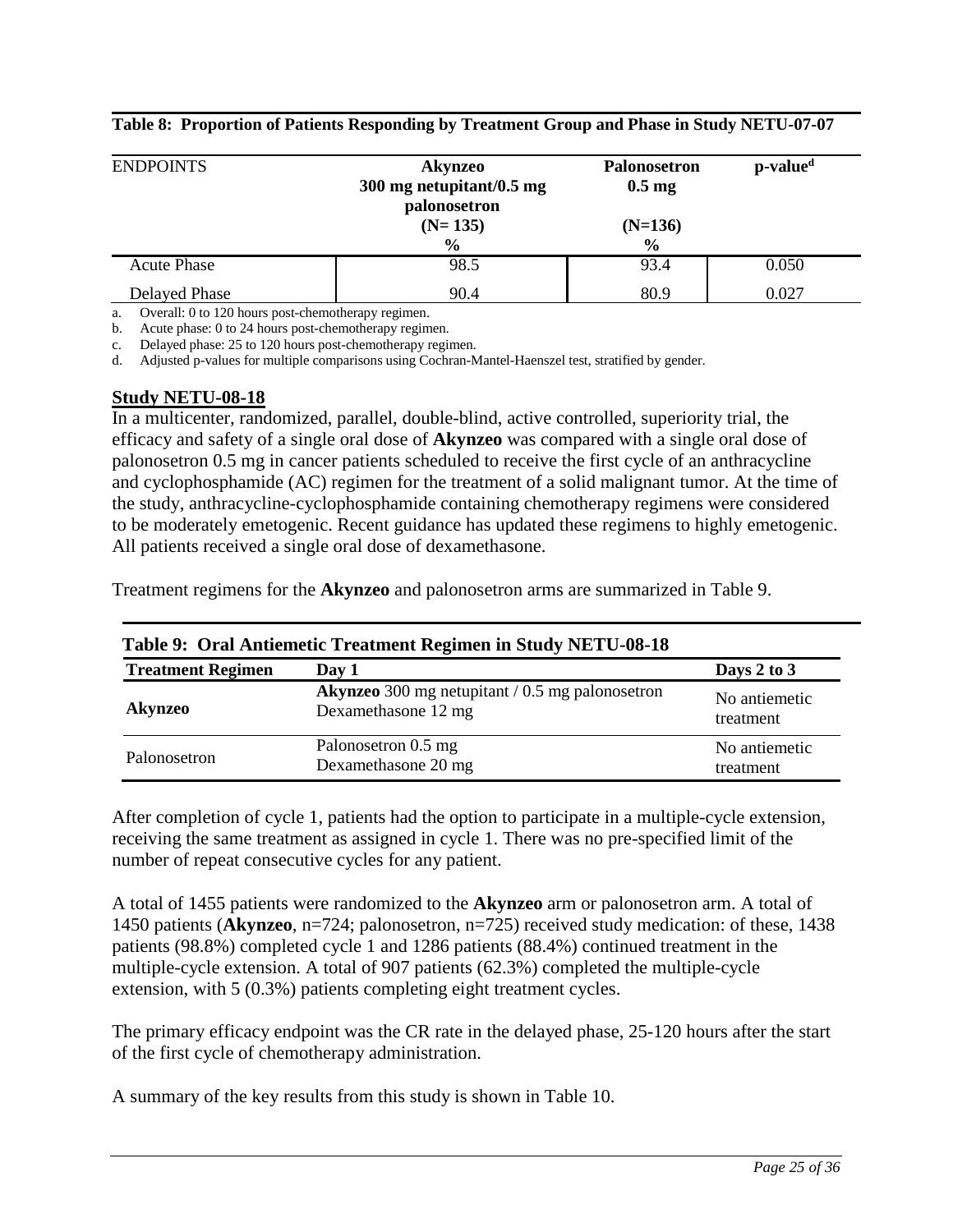| <b>ENDPOINTS</b>                                       | <b>Akynzeo</b><br>300 mg netupitant/0.5 mg<br>palonosetron | <b>Palonosetron</b><br>$0.5$ mg | p-value <sup>d</sup> |
|--------------------------------------------------------|------------------------------------------------------------|---------------------------------|----------------------|
|                                                        | $(N=724)$<br>$\frac{0}{0}$                                 | $(N=725)$<br>$\frac{0}{0}$      |                      |
| PRIMARY ENDPOINT                                       |                                                            |                                 |                      |
| <b>Complete Response</b><br>Delayed Phase <sup>a</sup> | 76.9                                                       | 69.5                            | 0.001                |
| KEY SECONDARY ENDPOINTS                                |                                                            |                                 |                      |
| <b>Complete Response</b>                               |                                                            |                                 |                      |
| Acute Phase <sup>b</sup>                               | 88.4                                                       | 85.0                            | 0.047                |
| Overall <sup>c</sup>                                   | 74.3                                                       | 66.6                            | 0.001                |
| No Emesis                                              |                                                            |                                 |                      |
| Overall                                                | 79.8                                                       | 72.1                            | < 0.001              |
| <b>Acute Phase</b>                                     | 90.9                                                       | 87.3                            | 0.025                |
| Delayed Phase                                          | 81.8                                                       | 75.6                            | 0.004                |
| No Significant Nausea                                  |                                                            |                                 |                      |
| Overall                                                | 74.6                                                       | 69.1                            | 0.020                |
| <b>Acute Phase</b>                                     | 87.3                                                       | 87.9                            | <b>NS</b>            |
| Delayed Phase                                          | 76.9                                                       | 71.3                            | 0.014                |

### <span id="page-25-1"></span>**Table 10: Proportion of Patients Responding by Treatment Group and Phase – Cycle 1 in Study NETU-08-18**

<span id="page-25-3"></span>a. Delayed phase: 25 to 120 hours after chemotherapy regimen.

<span id="page-25-4"></span>b. Acute phase: 0 to 24 hours after chemotherapy regimen.

<span id="page-25-5"></span>c. Overall: 0 to 120 hours after chemotherapy regimen.

<span id="page-25-2"></span>d. p-value from Cochran-Mantel-Haenszel test, stratified by class and region.

NS=Not Statistically Significant

#### **Multiple Cycles**

Study NETU-08-18 patients continued into the Multiple-Cycle extension for up to 7 additional cycles of chemotherapy. Only a limited number of patients, however, received treatment beyond cycle 6. During all cycles, the CR rate in the delayed phase was higher for **Akynzeo** than for palonosetron. Antiemetic activity of **Akynzeo** was maintained throughout repeat cycles for those patients continuing in each of the multiple cycles.

# <span id="page-25-0"></span>**DETAILED PHARMACOLOGY**

## **Netupitant**

Netupitant is a selective antagonist of human substance  $P/$ neurokinin 1 (NK<sub>1</sub>) receptors. Palonosetron is a 5-HT<sub>3</sub> receptor antagonist with a strong binding affinity for this receptor and little or no affinity for other receptors. Chemotherapeutic substances produce nausea and vomiting by stimulating the release of serotonin from the enterochromaffin cells of the small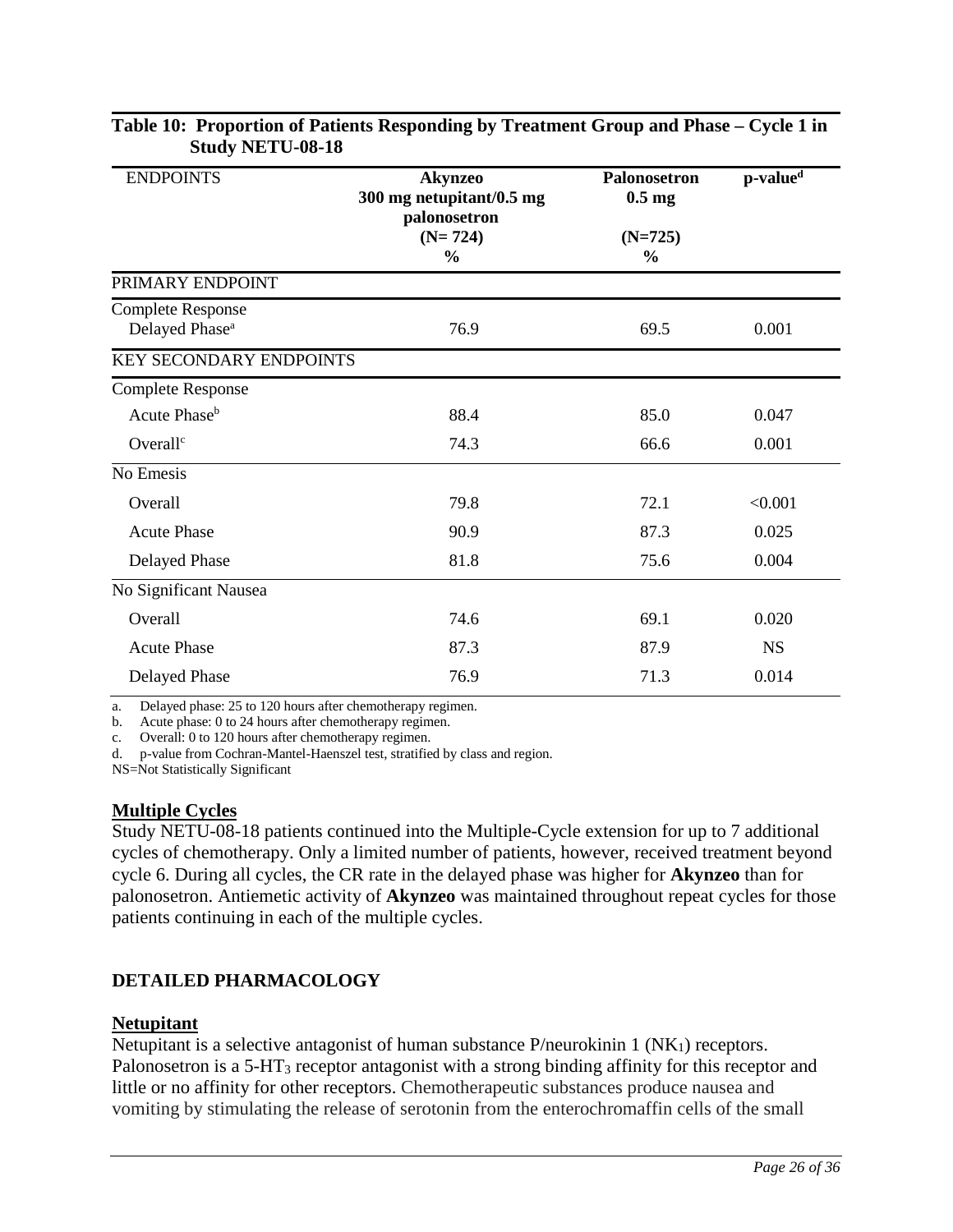intestine. Serotonin then activates  $5-HT<sub>3</sub>$  receptors located on vagal afferents to initiate the vomiting reflex.

Delayed emesis has been associated with the activation of tachykinin family neurokinin 1 (NK1) receptors (broadly distributed in the central and peripheral nervous systems) by substance P. As shown in *in vitro* and *in vivo* studies, netupitant inhibits substance P mediated responses.

Netupitant was shown to cross the blood brain barrier with a  $NK_1$  receptor occupancy of 92.5%, 86.5%, 85.0%, 78.0%, and 76.0% in striatum at 6, 24, 48, 72, and 96 hours, respectively, after administration of 300 mg netupitant.

Netupitant and its metabolites, M1, M2, and M3, caused concentration-dependent suppression of hERG potassium currents in CHO cells stably transfected with hERG cDNA, with IC50 values as follows, based on actual concentrations: netupitant 439.7 ng/mL, M1 474.3 ng/mL, M2 25,568.2 ng/mL, and M3 2,616.3 ng/mL.

### **Palonosetron**

Palonosetron is a potent and effective  $5-\text{HT}_3$  receptor antagonist and its antiemetic actions have been clearly demonstrated in a variety of *in vivo* studies. It has no clinically significant action on other serotonergic receptors.

Although most *in vivo* studies were limited to intravenous dosages of up to 1 mg/kg, this is 300 fold higher than the proposed human dose. Day 1 toxicokinetics in dogs treated intravenously at this dosage suggest that the  $C_{\text{max}}$  was about 65•fold higher than the maximum expected human exposure. Exposures in the oral rat studies were probably sub-therapeutic.

In comparison to palonosetron, the two main metabolites found in humans (M9 and M4) demonstrated at least a 100-fold lower antagonistic activity at the 5-HT<sub>3</sub> receptor in an *in vitro* model of isolated guinea pig ileum. In addition, they were detected only in low or trace amounts in patients receiving palonosetron. The marginal  $5-HT<sub>3</sub>$  antagonist activity of M4 and M9 is considered clinically non relevant.

The pattern of major metabolites in rats, dogs and primates differed from each other and from humans. The plasma kinetics in monkeys are closer to those of dogs than humans. Palonosetron, but none of its metabolites, passes the blood-brain barrier in rats and was rapidly cleared from the brain, suggesting that it reaches the intended site of action and does not accumulate. Excretion was primarily urinary in all species including humans. There was evidence of reversible melanin binding of palonosetron or one of its metabolites in pigmented rats. No treatment-related ocular changes have been seen.

In HEK293 cells stably transfected with hERG cDNA, palonosetron caused a concentrationdependent suppression of hERG currents, with an IC50 values of 679.1 ng/mL, based on nominal concentrations.

In HEK293 cells stably transfected with cDNA for the hHNa sodium channel, palonosetron caused a concentration-dependent suppression of the hHNa sodium current, with an IC50 value of 2,164 ng/mL, based on nominal concentrations.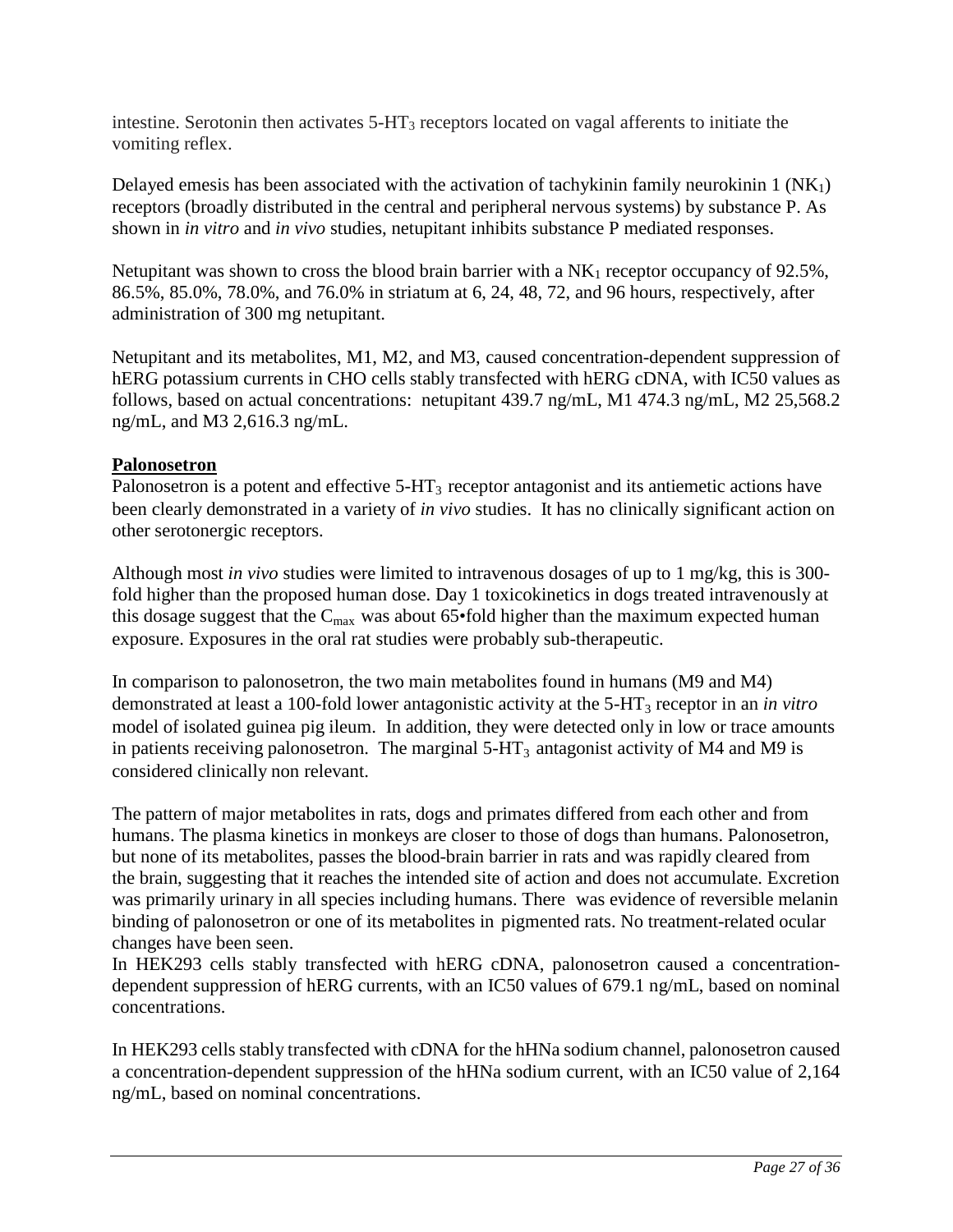## <span id="page-27-0"></span>**TOXICOLOGY**

# **Single-Dose Toxicity**

# **Netupitant**

A single oral dose was lethal in mice at  $\geq 1000$  and in rats at 2000 mg/kg. Lethality occurred approximately 1 week after the dosing. Generalized clinical signs were noted, as well as body weight loss. Microscopic changes consistent with phospholipidosis were noted in multiple tissues at  $\geq$ 1000 mg/kg and were associated with necrosis in some tissues at  $\geq$ 1000 mg/kg in mice and at ≥1500 mg/kg in rats. A single oral dose of 200, 300, or 400 mg/kg in dogs resulted in vomiting, liquid feces, and/or subdued behavior and reduced body weight gain/body weight loss at all doses. There were microscopic changes consistent with phospholipidosis in the gall bladder at 400 mg/kg.

#### **Palonosetron**

Single oral doses of 500 mg/kg and 100 mg/kg were lethal in rats and dogs, respectively. Death was preceded by severe clinical signs including convulsions. Oral dosing resulted in ataxia, inactivity, and tremors at 250 mg/kg in rats and emesis and inactivity at 50 mg/kg in dogs.

### **Repeat-Dose Toxicity**

### **Netupitant**

Repeat dose toxicity was characterized in rats, dogs, and mice. Effects on body weights were noted and body weight loss was dose limiting in all three species. Similarly, histopathological findings consistent with phospholipidosis also occurred in rats, dogs, and mice. The doses at which phospholipidosis was noted decreased with repeated dosing and exposures (AUCs) at the NOAELs in studies at or exceeding 4 weeks ranged from twice to below the 14,400 ngh/mL in humans at the recommended therapeutic dose of 300 mg. However, it is noteworthy that while phospholipidosis was induced after a single dose in rats and dogs, it was only at very high doses, which are not relevant to the single dose clinical dosing regimen. Thus, while there are no or very low margins of safety at the NOAELs after repeated dosing with respect to phospholipidosis, it is not a significant concern after a single dose of 300 mg netupitant in cancer patients.

In conscious telemetry dogs (N=6/group) receiving negative control, vehicle, palonosetron 10 mg/kg/netupitant 2 mg/kg, palonosetron 10 mg/kg/netupitant 10 mg/kg, and palonosetron 10 mg/kg/ netupitant 50 mg/kg for 15 days by oral gavage, dose-dependent prolongation of the QTc, QRS, and PR intervals was observed.

#### **Palonosetron**

Chronic intravenous administration to rats and oral treatment to mice at sub-lethal dosages was essentially without any evidence of toxicity. Treatment of dogs at marginally sublethal dosages, whether given orally or intravenously, was associated with convulsions, some other signs and, following oral treatment, a few minor clinical pathology changes, of which reduced alkaline phosphatase activity and increased cholesterol concentrations extended to lower dosages. There were no consistent anatomic pathology changes in dogs or mice, or in rats when treated intravenously. All of these studies were associated with high exposures to palonosetron.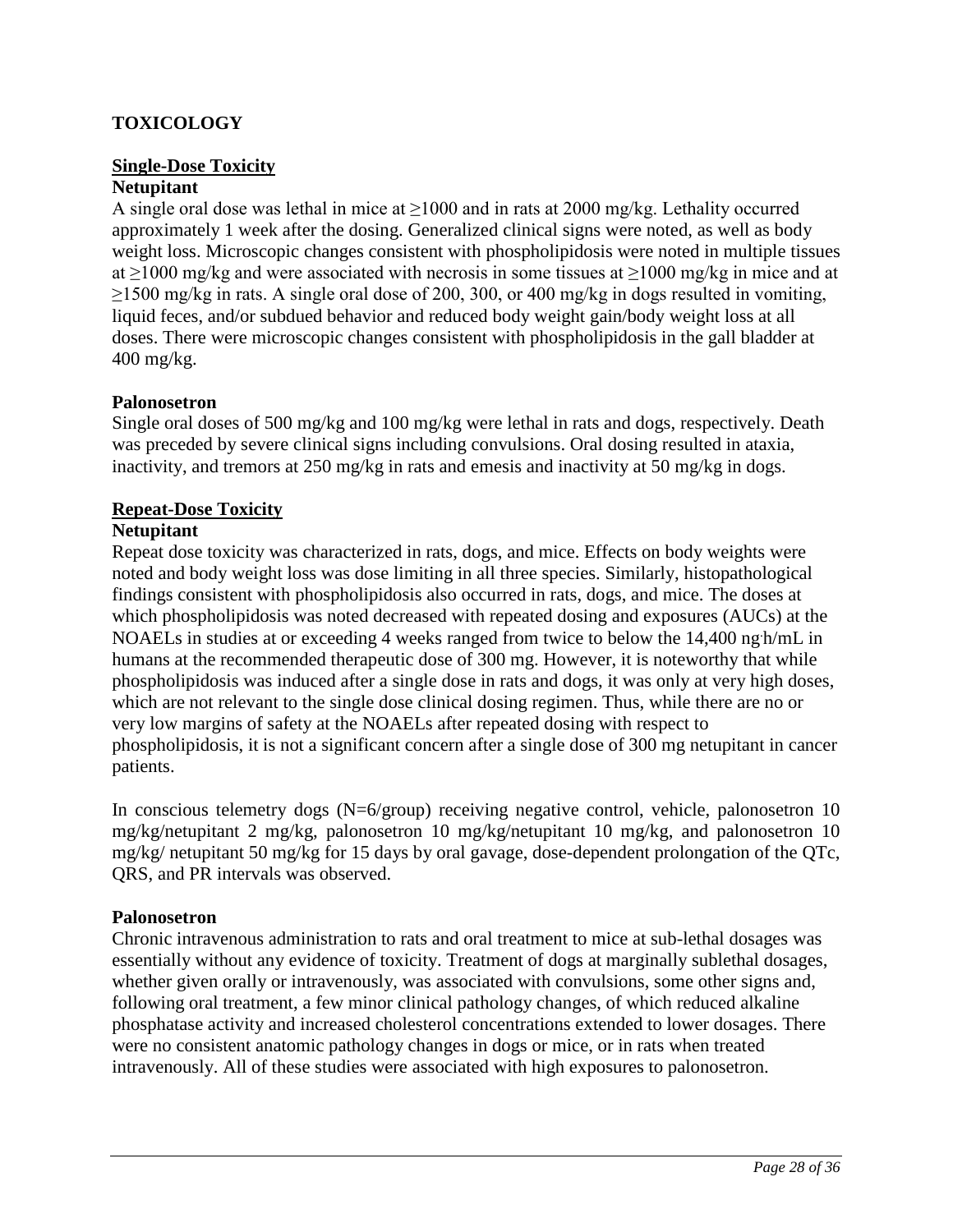In dogs, deaths were clearly associated with severe clinical signs, including convulsions, and the signs were generally associated with dosing and short-lived with rapid recovery.

### **Netupitant and its Combination with Palonosetron**

Repeated oral dosing for up to 13 weeks with combinations of palonosetron and netupitant at doses that bracketed levels resulting in no adverse effects to those causing signs of toxicity were conducted in rats and dogs. There were no effects on toxicity that could not be attributed to either palonosetron or netupitant administered as a single agent. Administration of the combinations had no effects on C<sub>max</sub> and AUC of palonosetron or netupitant.

## **Reproductive Toxicity**

#### **Netupitant**

Daily oral administration of netupitant in rats at doses up to 30 mg/kg (1.9 times the human AUC in male rats and 3.7 times the human AUC in female rats at the recommended human dose) had no effects on fertility or reproductive performance.

Daily netupitant administration at doses up to 30 mg/kg in rats (3.7 times the human AUC at the recommended single human dose to be given with each cycle of chemotherapy) during the period of organogenesis produced no effects on embryo-fetal development. However, an increased incidence of external and skeletal abnormalities was observed in rabbit fetuses following daily administration of netupitant to rabbits at 10 mg/kg/day and higher (0.2 times the human AUC at the recommended single human dose to be given with each cycle of chemotherapy) during the period of organogenesis. These abnormalities included positional abnormalities in the limbs and paws, and fused sternebrae. Reduction in fetal rabbit weight occurred at 30 mg/kg/day. Maternal toxicity in rabbits (i.e., loss of bodyweight during the treatment period) was also observed at 30 mg/kg/day.

Daily administration of netupitant to rats during organaogenesis through lactation at doses resulting in exposures up to 3.7 times the human AUC at the recommended human dose produced no adverse effects in the offspring.

#### **Palonosetron**

There was evidence that oral treatment with palonosetron at 120 mg/kg/day reduced fertility in male rats; this dosage is associated with histopathological changes in the seminiferous epithelium. Palonosetron at oral doses up to 60 mg/kg/day (about 921 times the recommended human oral dose based on body surface area) had no effect on fertility and reproductive performance of male and female rats.

Evidence of fetal toxicity was limited to low fetal weights in rats treated at 60 or 120 mg/kg/day during organogenesis, with an associated reduction in ossification. There was no similar effect in rabbits. In a pre- and post-natal study, there was evidence of maternal toxicity at 60 mg/kg/day. Postural changes in the F1 generation were probably a consequence of this toxicity. There was no effect on development or reproduction in the F1 generation. Juvenile toxicity studies did not show any evidence of toxicity that was not apparent in adult animals.

The no-observed-adverse-effect levels in each case were similar to or greater than those observed in repeat dose toxicity testing, suggesting that these changes only occur at exposures that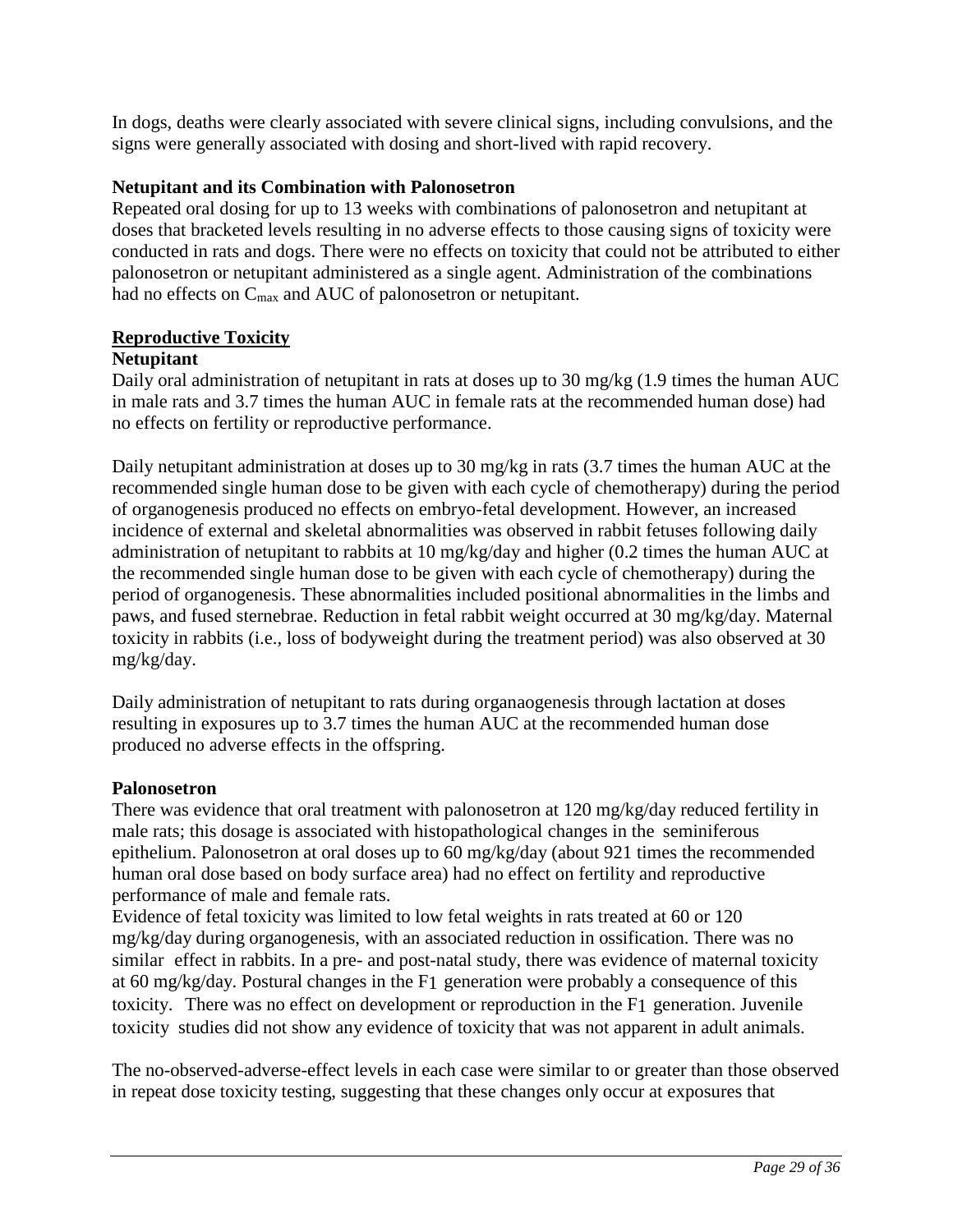significantly exceed those anticipated during clinical use.

## **Genotoxicity**

### **Netupitant**

Netupitant was tested for genotoxicity in the standard battery of tests that included two in vitro reverse mutation tests in bacteria (Ames test), the mouse lymphoma test (ML/TK), and an in vivo mouse micronucleus test. There was no evidence for mutagenicity or clastogenicity under the conditions of study and with and without metabolic activation in the in vitro assays.

### **Palonosetron**

The weight of evidence indicates that palonosetron lacks genotoxic activity. In the Salmonella (Ames) reverse mutation test, there was no evidence for mutagenic activity. There was also no evidence for mutagenic activity of palonosetron in the CHO/HGPRT forward mutation assay. An *in vitro* chromosome aberration assay was conducted in CHO cells in which a clastogenic effect was observed in the absence of metabolic activation and an equivocal response with metabolic activation. An additional *in vitro* photo-chromosome aberration assay performed in V79 cells, was negative. In an *in vivo* micronucleus test in mice treated intravenously at up to 10 mg/kg, there was no evidence for mutagenic or clastogenic effects. Palonosetron was also tested in the *in vivo* Unscheduled DNA Synthesis test in rat hepatocytes at intravenous doses of up to 30mg/kg and there was no evidence for DNA damage. Overall, palonosetron is considered nonmutagenic.

## **Carcinogenicity**

#### **Netupitant**

Long-term studies in animals to evaluate carcinogenic potential have not been performed with netupitant. In the chronic toxicity performed with netupitant (6-month in rats and 9-month in dogs) there was no evidence of preneoplastic lesions.

#### **Palonosetron**

Two carcinogenicity studies in the mouse and rat were performed. Systemic exposure to palonosetron in these studies was not linear and increased with duration of dosing.

In the mouse study there were no treatment related increases in tumour incidence in animals treated at 10, 30, or 60 mg/kg/day. The highest tested dose produced a systemic exposure to palonosetron (AUC) of about 90 to 173 times the human exposure at the recommended oral dose of 0.5 mg.

<span id="page-29-0"></span>In the rat study, there were statistically significant increased incidences of a variety of tumours affecting the adrenal, liver, mammary gland, pancreas, pituitary, skin, tail and thyroid. These tumours occurred at high doses (15, 30 and 60 mg/kg/day) administered for 2 years. The highest doses produced a systemic exposure to palonosetron (AUC) of 82 and 185 times the human exposure at the recommended dose. Although the underlying mechanism of palonosetron tumorigenicity is not known, it may be associated with disruption of neuroendocrine pathways.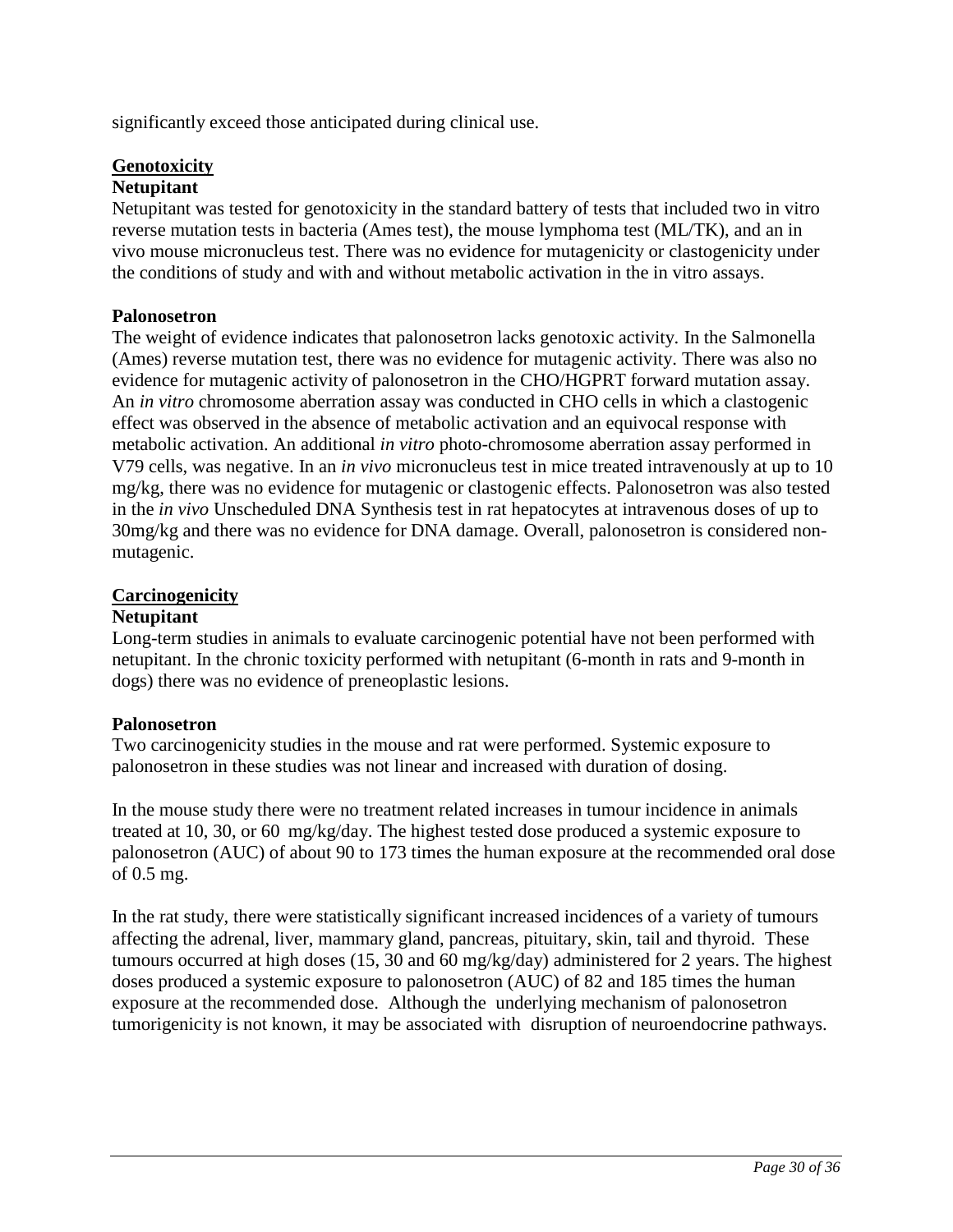### **REFERENCES**

- 1. Aapro M, Rugo H, Rossi G, Rizzi G, Borroni ME, Bondarenko I, et al. A randomized Phase 3 study evaluating the efficacy and safety of NEPA, a fixed-dose combination of netupitant and palonosetron, for prevention of chemotherapy-induced nausea and vomiting following moderately emetogenic chemotherapy. Ann Oncol 2014;25:1328– 1333.
- 2. Gralla R, Bosnjak SM, Hontsa A, Balser C, Rizzi G, Rossi G, et al. A Phase 3 study evaluating the safety and efficacy of NEPA, a fixed-dose combination of netupitant and palonosetron, for prevention of chemotherapy-induced nausea and vomiting over repeated cycles of chemotherapy. Ann Oncol 2014;25:1333–1339.
- 3. Hesketh PJ, Rossi G, Rizzi G, Palmas M, Alyasova A, Bondarenko I, Lisyanskaya A, Gralla R. Efficacy and safety of NEPA, an oral combination of netupitant and palonosetron, for prevention of chemotherapy-induced nausea and vomiting following highly emetogenic chemotherapy: A randomized dose-ranging pivotal study. Ann Oncol 2014;25:1340-6.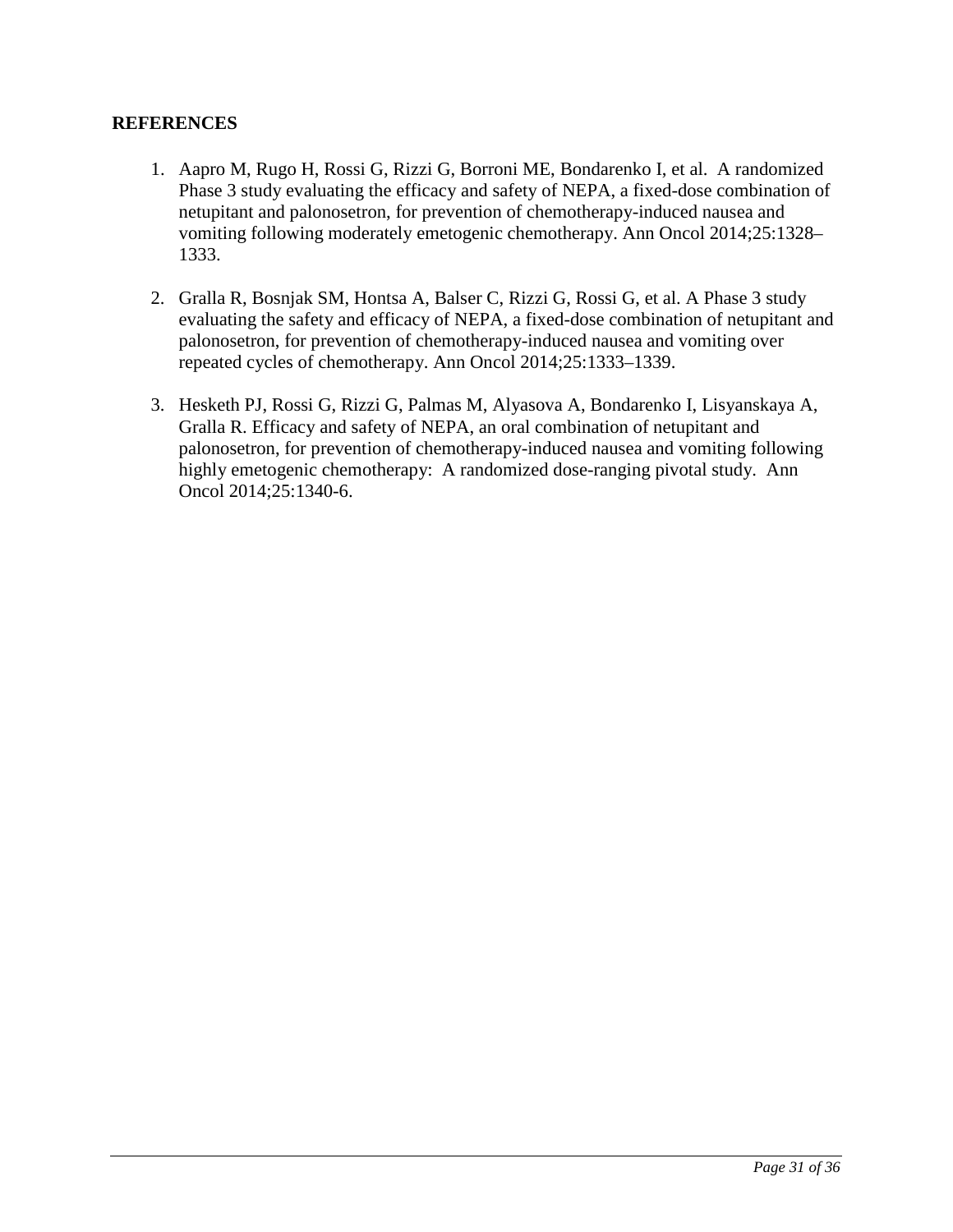## <span id="page-31-0"></span>**READ THIS FOR SAFE AND EFFECTIVE USE OF YOUR MEDICINE**

# **PATIENT MEDICATION INFORMATION**

**Akynzeo TM**

### **(netupitant / palonosetron capsules)**

Read this carefully before you start taking **Akynzeo** and each time you get a refill. This leaflet is a summary and will not tell you everything about this drug. Talk to your healthcare professional about your medical condition and treatment and ask if there is any new information about **Akynzeo**.

#### **Serious Warnings and Precautions**

**Akynzeo** can interact with certain medications that are broken down by similar liver enzymes. Tell your doctor which medications you are taking.

#### **What is Akynzeo used for?**

Prevention of nausea (feeling sick) and vomiting that may happen after taking certain anti-cancer medicines (chemotherapy). You will take **Akynzeo** with another medication called dexamethasone.

**Akynzeo** can help prevent nausea and vomiting during two different phases:

- Acute phase: within 24 hours of chemotherapy
- Delayed phase: ongoing nausea and vomiting for 5 days after chemotherapy

#### **How does Akynzeo work?**

**Akynzeo** is a type of medication called an "anti-emetic." It contains a combination of palonosetron and netupitant:

- palonosetron prevents nausea and vomiting during the acute phase
- netupitant prevents nausea and vomiting during the delayed phase after cancer chemotherapy.

#### **What are the ingredients in Akynzeo?**

Medicinal ingredients: netupitant and palonosetron (as palonosetron hydrochloride).

Non-medicinal ingredients: glycerol monocaprylocaprate,microcrystalline cellulose, sucrose lauric acid esters, povidone K-30, croscarmellose sodium, colloidal hydrated silica, sodium stearyl fumarate, magnesium stearate, glycerin, polyglyceryl dioleate, purified water, butylated hydroxyanisole (BHA), gelatin, sorbitol, 1,4 sorbitan, titanium dioxide, shellac glaze (partially esterified), yellow, red and black iron oxide, propylene glycol. May contain traces of lecithin derived from soya, medium-chain triglycerides, and denatured ethanol.

#### **Akynzeo comes in the following dosage form:**

Capsule: 300 mg netupitant / 0.5 mg palonosetron (as palonosetron hydrochloride)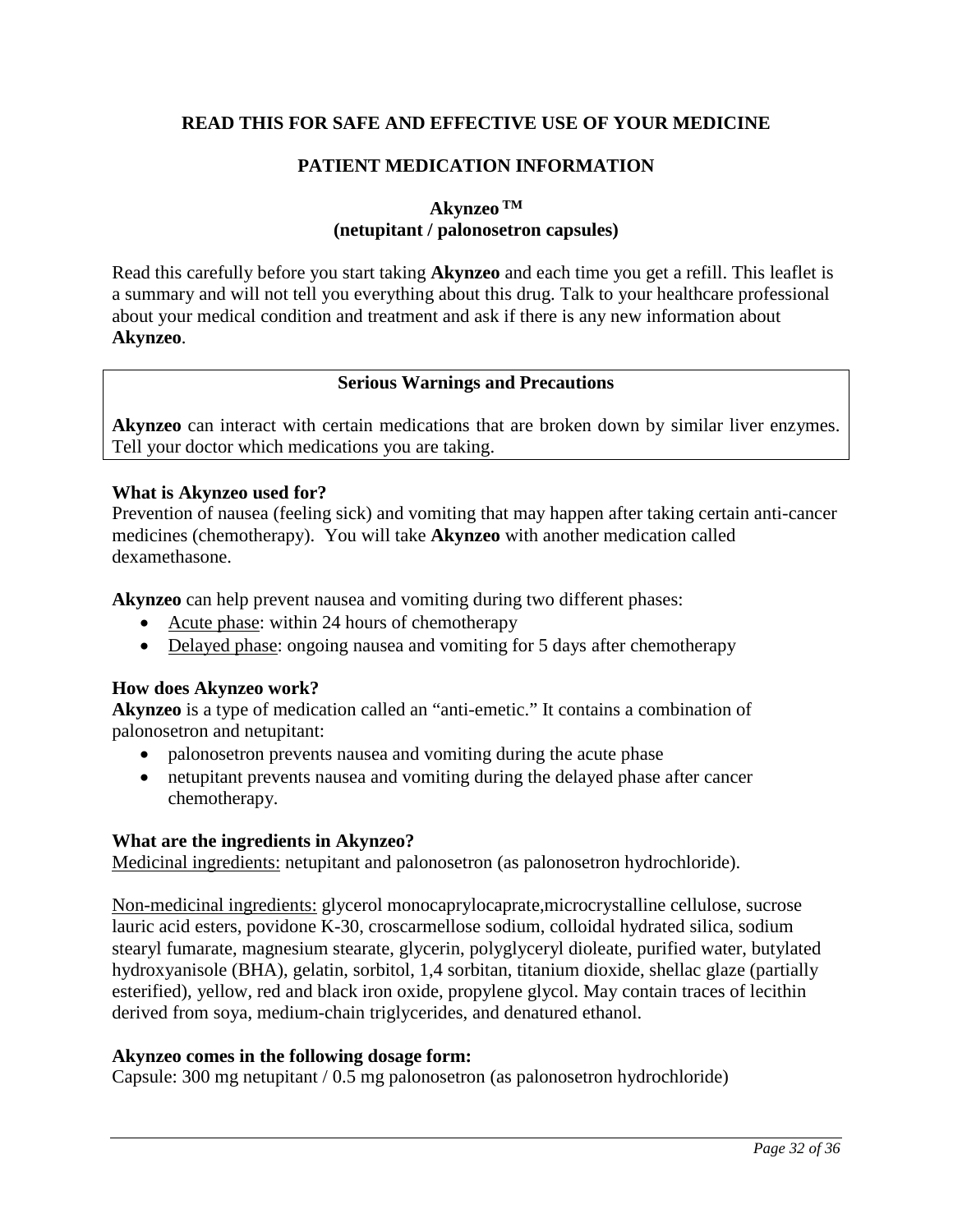#### **Do not use Akynzeo if:**

- you are allergic to netupitant or palonosetron or any of the other ingredients in **Akynzeo**;
- you are pregnant or planning to become pregnant during therapy and up to one month after treatment with **Akynzeo**;
- you take pimozide, terfenadine, astemizole, or cisapride. Taking **Akynzeo** with these medications could result in serious or life-threatening problems.

#### **To help avoid side effects and ensure proper use, talk to your healthcare professional before you take Akynzeo. Talk about any health conditions or problems you may have, including if you:**

- have any heart disorder, including an irregular heartbeat, prolongation of the QT interval or a family history of QT prolongation or sudden cardiac death at less than 50 years of age;
- have low levels of potassium or magnesium;
- have high blood pressure;
- have liver or kidney problems;
- have acute bowel blockage or a history of repeated constipation;
- are allergic to other  $5-\text{HT}_3$  receptor antagonists such as ondansetron, dolasetron, or granisetron;
- are allergic to sorbitol or sucrose. If you do, you should not take **Akynzeo**.

#### **Other warnings you should know about:**

**Akynzeo** may cause a severe allergic reaction. Symptoms include swelling of the face, lips or tongue, difficulty breathing, rash, or fainting.

Do not take **Akynzeo** if you are less than 18 years old.

#### **Driving and using machines:**

**Akynzeo** may influence your ability to drive and use machines. Do not drive or use machines until you know how you feel while taking **Akynzeo**. It may cause dizziness, drowsiness or may make you feel tired.

#### **Soya Allergy:**

**Akynzeo** may contain a trace of lecithin derived from soya. If you have a peanut or soya allergy you may be monitored for signs of an allergic reaction.

#### **Pregnancy:**

Do not take **Akynzeo** if you are pregnant or are planning to get pregnant. Your doctor may ask you to take a pregnancy test before you start treatment with **Akynzeo**. You must use effective birth control (such as 'the pill') during treatment with **Akynzeo** and up to one month after treatment.

#### **Nursing Women:**

Do not use **Akynzeo** if you are breast-feeding and for 1 month after your last dose.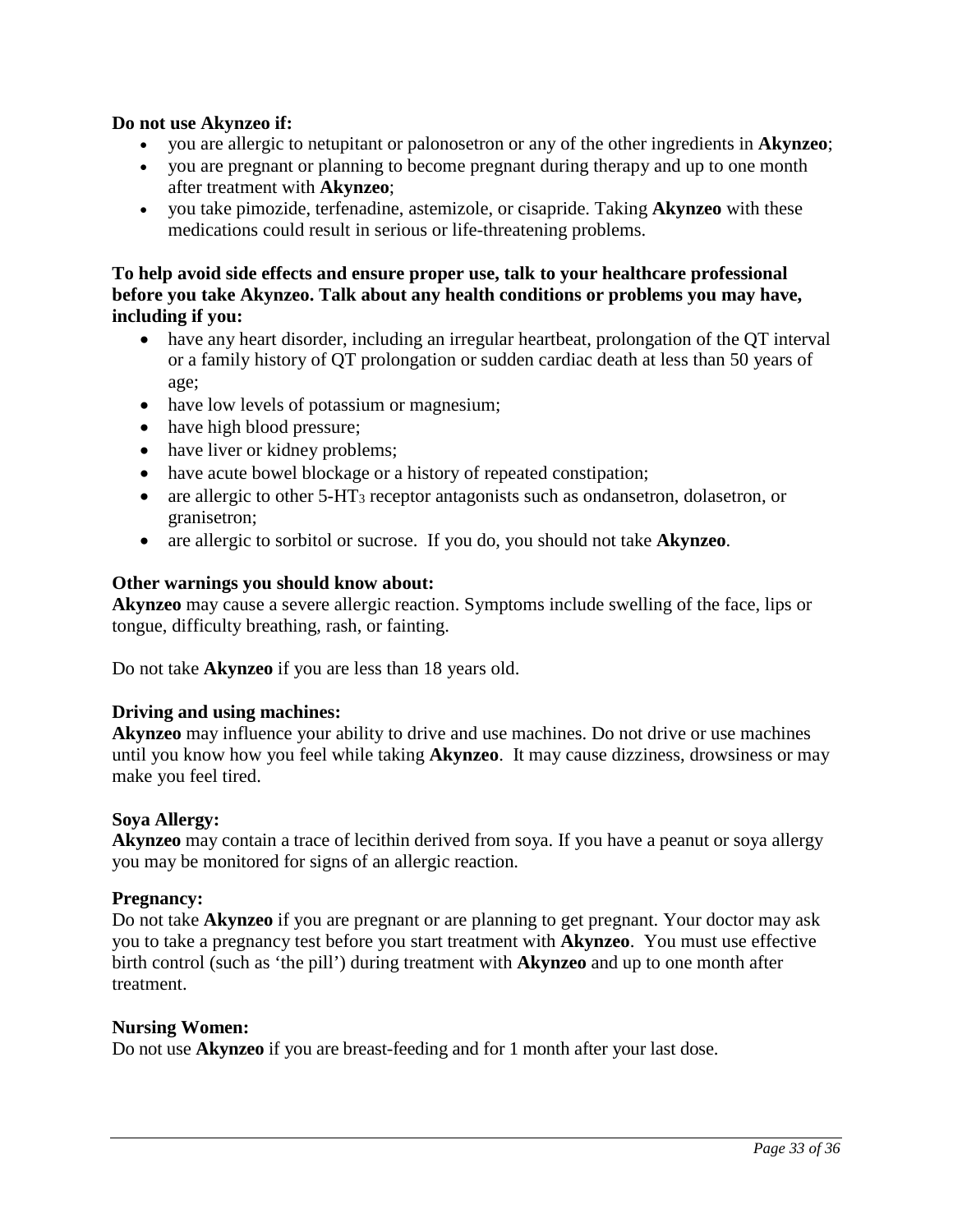## **Serotonin Syndrome:**

Serotonin Syndrome is a rare but potentially life-threatening reaction that can occur with "antiemetic" medicines. It can cause serious changes in how your brain, muscles and digestive system work. Serotonin Syndrome symptoms include:

- fever, sweating, shivering, diarrhea, nausea, vomiting;
- muscle shakes, jerks, twitches or stiffness, overactive reflexes, loss of coordination;
- fast heartbeat, changes in blood pressure;
- confusion, agitation, restlessness, hallucinations, mood changes, unconsciousness, and coma.

The reaction is more likely to occur if you also take certain other medications. Be sure to tell your healthcare professional all the medicines you are taking.

#### **The following may interact with Akynzeo:**

- pimozide (an antipsychotic)
- terfenadine, astemizole (allergy medications)
- cisapride (used to treat reflux)
- chemotherapeutic agents such as docetaxel, etoposide, cyclophosphamide
- serotonergic drugs (including SSRIs, SNRIs) used to treat depression and/or anxiety disorders. These may increase the risk of Serotonin Syndrome.
- digoxin (used to treat certain heart conditions)
- zidovudine, ritonavir (used to treat HIV/AIDS)
- rifampin (antibiotics)
- ketoconazole (an antifungal)
- valproic acid (used to treat epilepsy)
- morphine (for pain)
- drugs that may lengthen the QT-interval of your heart (examples include certain drugs to treat heart conditions, psychosis, depression, pain, infections and other conditions)
- drugs that may affect the levels of electrolytes in your body (examples include certain diuretics, laxatives, enemas and corticosteroids)
- grapefruit and grapefruit juice

#### **How to take Akynzeo:**

- Take one **Akynzeo** capsule about 1 hour before the start of your chemotherapy cycle.
- Do not use **Akynzeo** to treat nausea or vomiting in the days after your chemotherapy. Only take it when you are one hour from a chemotherapy cycle, or as prescribed by your doctor.
- You will be given a specific amount of dexamethasone to take at specific times. This will depend on the type of chemotherapy you are taking.
- **Akynzeo** should be swallowed whole. It can be taken with or without food.
- Do not change your dose without consulting your doctor.

#### **Refilling your Prescription for Akynzeo:**

A prescription is required from your doctor each time you need more **Akynzeo**. It is important that you contact your doctor before your current supply runs out.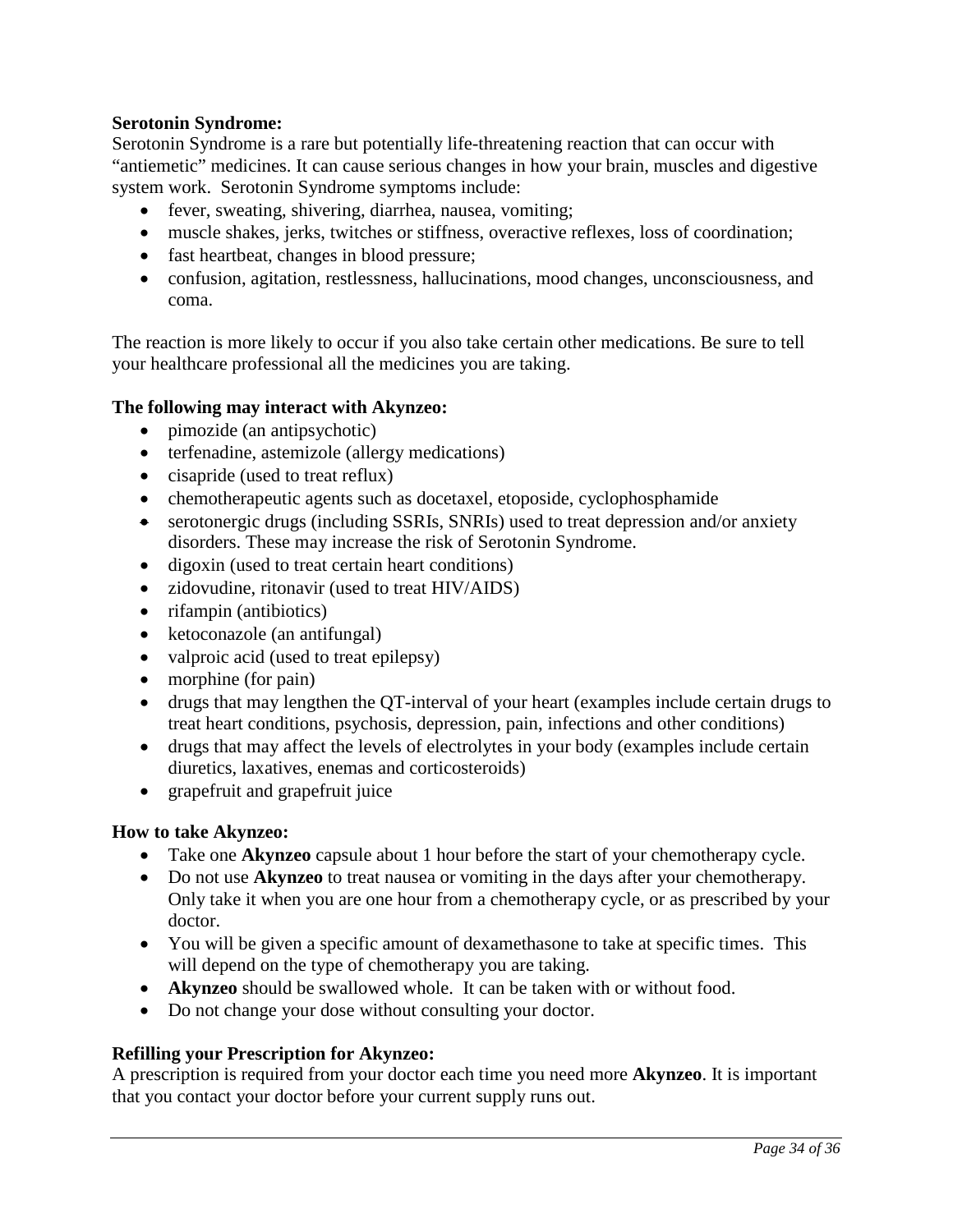### **Overdose:**

If you think you have taken too much **Akynzeo**, contact your healthcare professional, hospital emergency department or regional Poison Control Centre immediately, even if there are no symptoms.

#### **Missed Dose:**

If you think you have forgotten to take your dose, tell your doctor straight away.

#### **What are possible side effects from using Akynzeo?**

These are not all the possible side effects you may feel when taking **Akynzeo**. If you experience any side effects not listed here, contact your healthcare professional.

Common side effects may include:

- headache
- constipation
- fatigue (feeling tired)

| Serious side effects and what to do about them |                         |                         |              |  |  |
|------------------------------------------------|-------------------------|-------------------------|--------------|--|--|
|                                                | Talk to your healthcare | <b>Stop taking drug</b> |              |  |  |
| Symptom / effect                               | professional            | and get immediate       |              |  |  |
|                                                | Only if severe          | In all cases            | medical help |  |  |
| <b>VERY RARE</b>                               |                         |                         |              |  |  |
| <b>Severe allergic reaction</b>                |                         |                         |              |  |  |
| (anaphylaxis): hives, skin rash,               |                         |                         |              |  |  |
| itching, difficulty breathing or               |                         |                         |              |  |  |
| swallowing, swollen mouth,                     |                         |                         | V            |  |  |
| face, lips, tongue or throat and               |                         |                         |              |  |  |
| sometimes a drop in blood                      |                         |                         |              |  |  |
| pressure                                       |                         |                         |              |  |  |
| <b>Serotonin Syndrome:</b>                     |                         |                         |              |  |  |
| fever, sweating, shivering,                    |                         |                         |              |  |  |
| diarrhea, nausea, vomiting;                    |                         |                         |              |  |  |
| muscle shakes, jerks, twitches or              |                         |                         |              |  |  |
| stiffness, overactive reflexes,                |                         |                         |              |  |  |
| loss of coordination; fast                     |                         |                         | V            |  |  |
| heartbeat, changes in blood                    |                         |                         |              |  |  |
| pressure; confusion, agitation,                |                         |                         |              |  |  |
| restlessness, hallucinations,                  |                         |                         |              |  |  |
| mood changes, unconsciousness,                 |                         |                         |              |  |  |
| and coma.                                      |                         |                         |              |  |  |

If you have a troublesome symptom or side effect that is not listed here or becomes bad enough to interfere with your daily activities, talk to your healthcare professional.